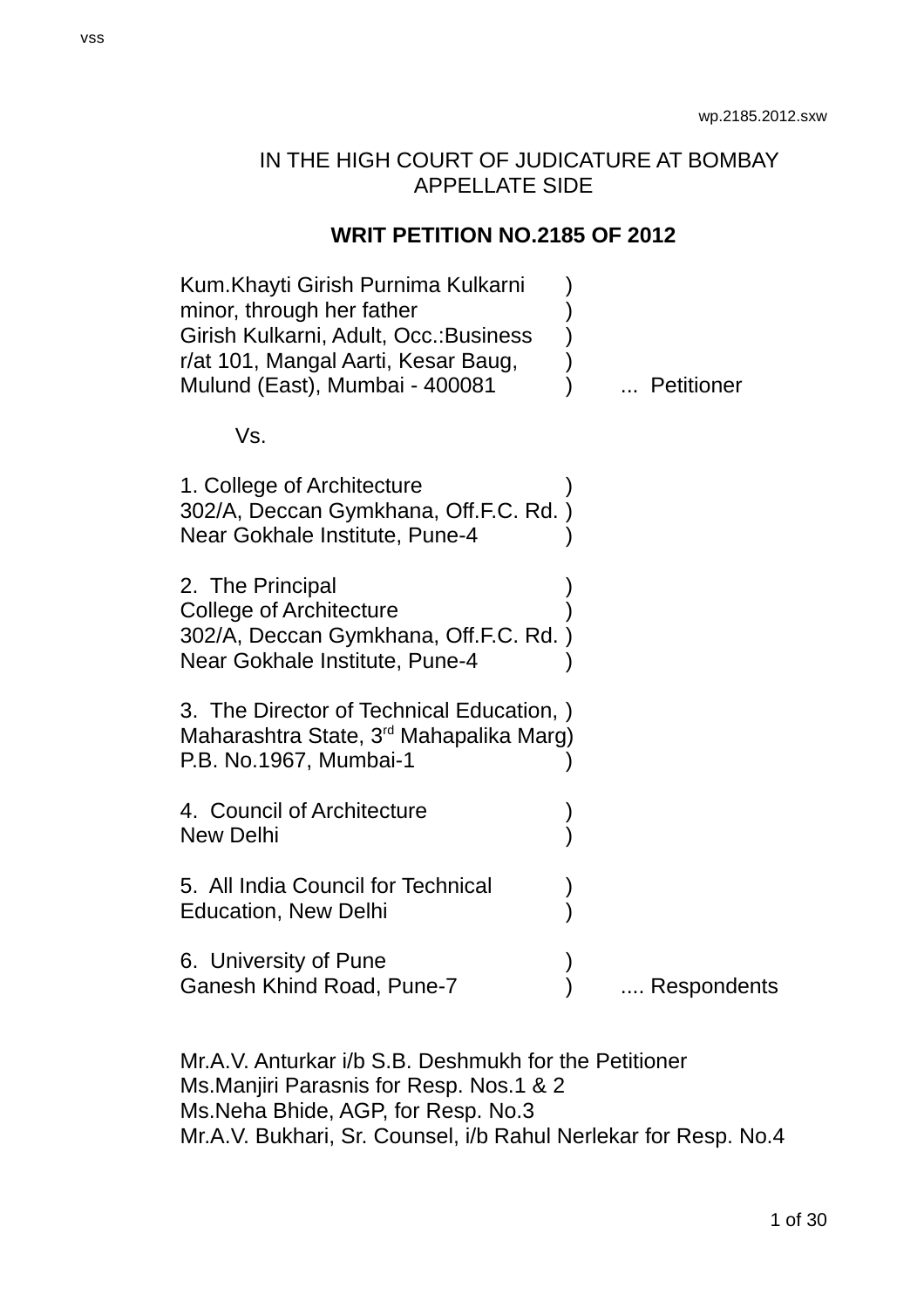### CORAM: **A.M. KHANWILKAR & S.S. SHINDE, JJ.**

# JUDGEMENT RESERVED ON: **MAY 10, 2012** JUDGEMENT DELIVERED ON: **JUNE 11, 2012**

### **JUDGEMENT (PER A.M. KHANWILKAR, J.):**

Rule. By consent, rule made returnable forthwith. Counsel for respective Respondents waive notice. By consent, heard finally forthwith.

2. The Petitioner, by this Writ Petition under Article 226 of the Constitution of India, has challenged the order passed by the Principal of the Marathwada Mitramandal College of Architecture, Pune bearing No.MM/CA/336/2011-2012 dated  $10<sup>th</sup>$  February, 2012. The petitioner has also prayed for issuance of writ to direct the respondents to treat the petitioner as duly qualified and having been properly admitted to F.Y.B.Arch. course for the academic year 2011-2012; and allow the petitioner to prosecute her studies. The petitioner, by way of amendment, has sought further relief of declaring Regulation 4 of the Minimum Standard of Architecture Education Regulation, 1983 as *ultra vires* Section 45 of the Architects Act, 1972 (for short, `the Act of 1972') and to quash and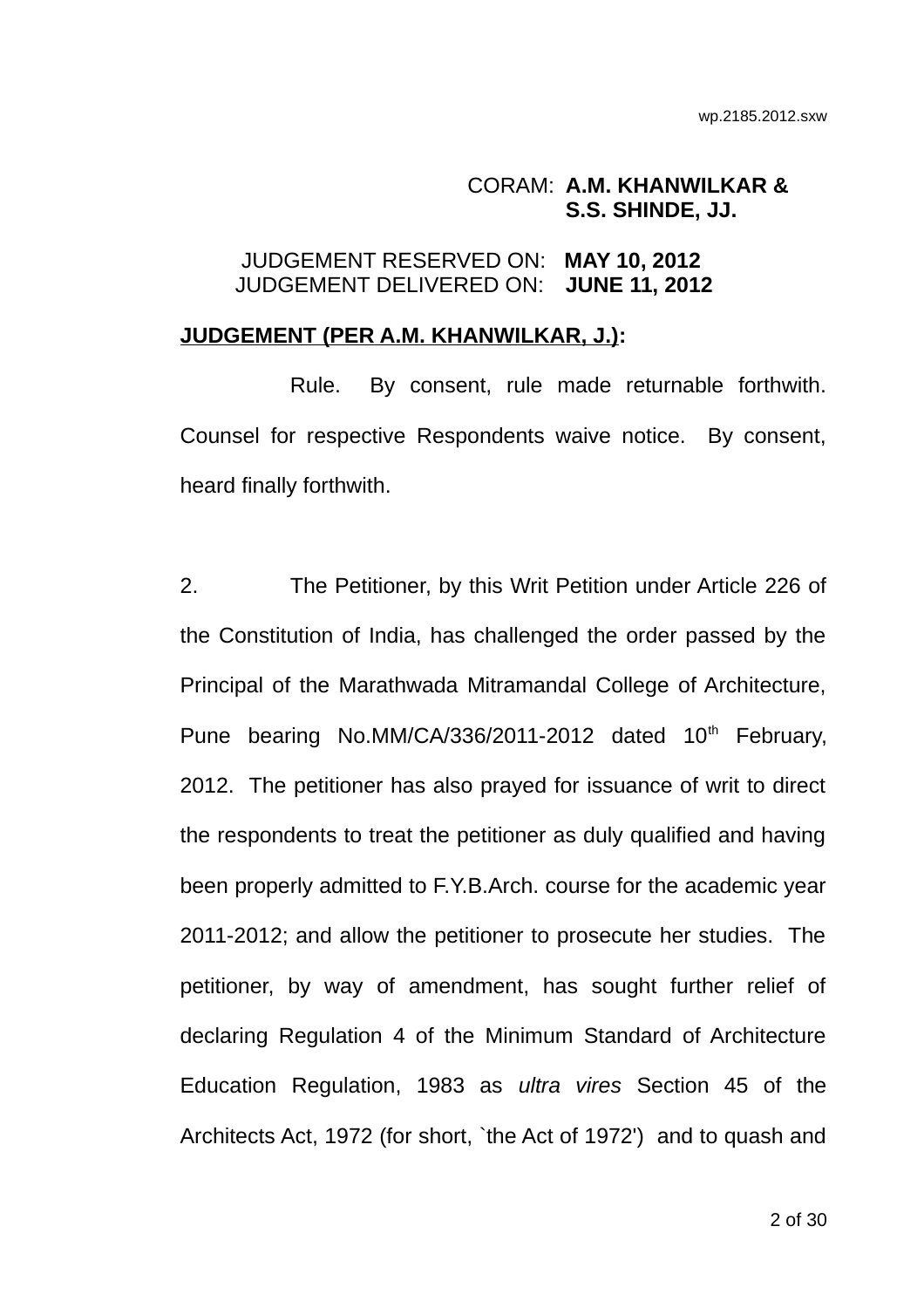set aside the same.

3. Briefly stated, the case of the petitioner is that after having passed 10+2 standard examination and having obtained 49.5% marks, she applied for admission in the said college. The petitioner was admitted to the course of F.Y.B.Arch. for the academic year 2011-2012. She completed and passed out the First Semester. However, the Principal of the said college, by order dated 10.2.2012, cancelled her admission purportedly on the ground that the petitioner was not qualified to be admitted to the said course as per the norm specified by the Respondent No.4 - Council of Architecture.

4. In the petition, it is urged that the "architectural education" is a "technical education" within the meaning of All India Technical Education Act, 1987 (for short, `the Act of 1987'). The Regulations framed under the Act of 1987 provide for 45% marks, as the qualifying marks for admission to F..Y.B.Arch. Course. Whereas, the regulation framed by the Council of Architecture under the provisions of the Act of 1972 stipulates 50% marks in aggregate, to be eligible for admission to architectural course.

3 of 30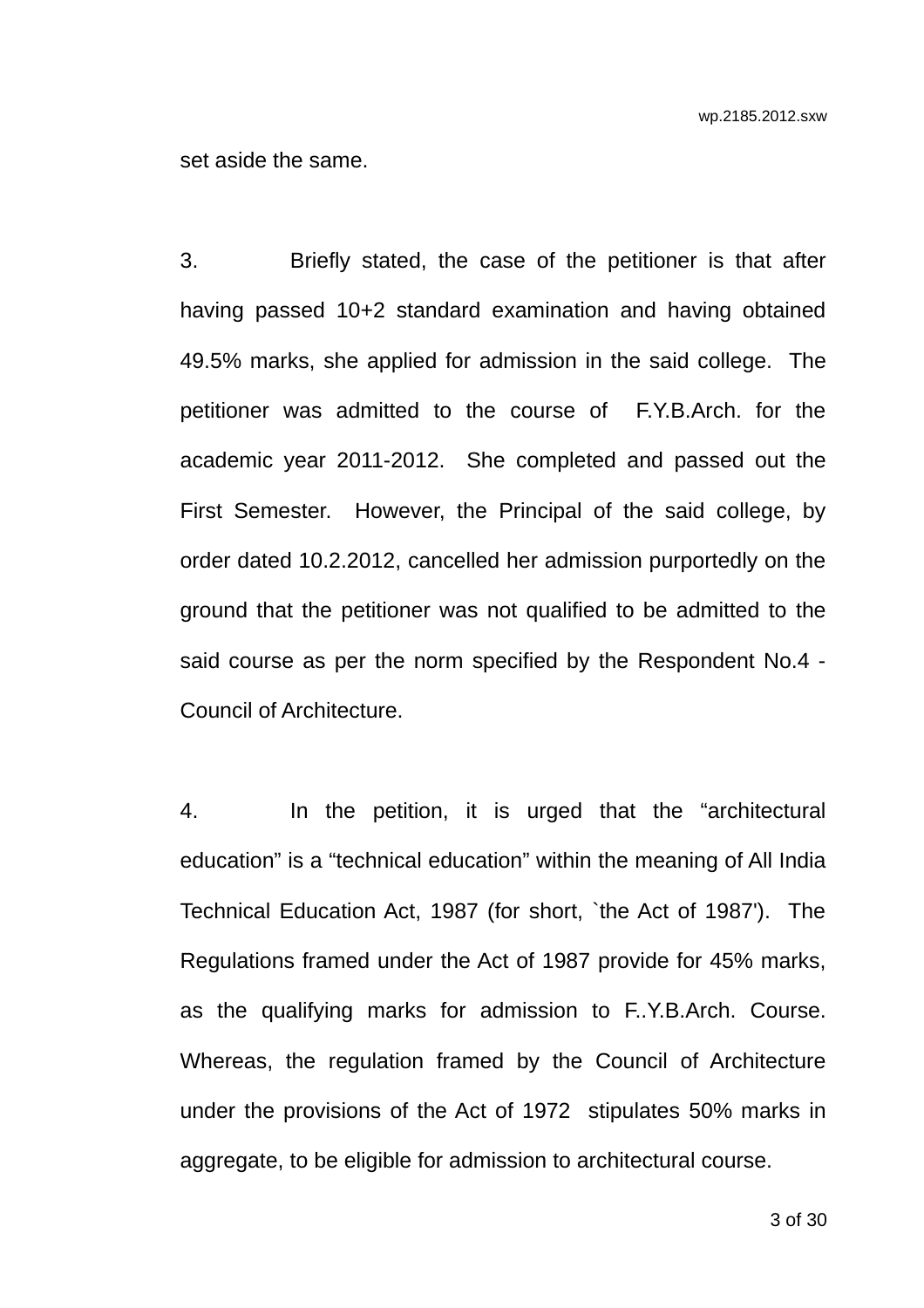5. The principal contention of the petitioner, as stated in the petition, is that, the provisions of the Act of 1987 and the Regulations framed thereunder by the Council of Technical Education ought to prevail over the regulation framed by the Council of Architecture in exercise of powers under the provisions contained in the Act of 1972. The petitioner, in all fairness, has adverted to the decision of the Division Bench of this court in the case of Shri Prince Shivaji Maratha Boarding House's Council of Architecture, Kolhapur & Ors. vs. State of Maharashtra & Ors., Writ Petition No.5942 of 2004 dated 8.9.2004, which has taken the view that the Act of 1972 is a special legislation and the Act of 1987 is a general legislation. Therefore, the provisions of the Act of 1972 and the Regulations framed thereunder ought to prevail in respect of the matters provided for therein. However, in the submission of the petitioner, the regulations framed by the Council of Technical Education under the provisions of the Act of 1987 must prevail. In the alternative, it is contended that the Regulation 4(a) of the Regulations framed by the Council of Architecture must be so read that, the normal Rule is that the candidate must possess 50% marks in aggregate to be eligible to be admitted to the architectural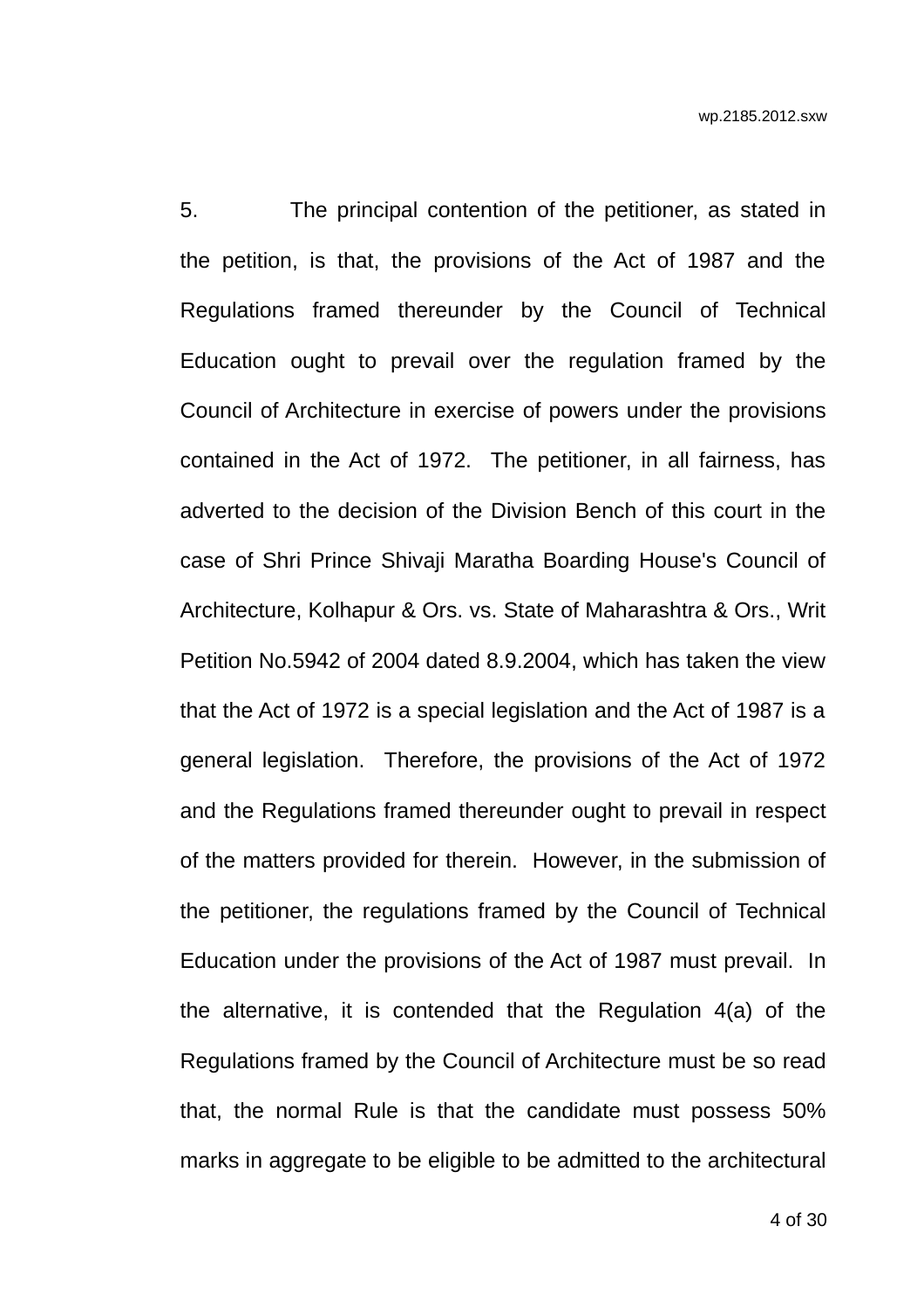course. By way of exception, however, the said general rule will not apply to candidates who have passed the examination of new 10+2 scheme of the Senior School Certificate examination or equivalent with mathematics as subject of the examination at the 10+2 level. This was evident from the expression "unless" appearing in the said provision. In para 4 of the Petition, the regulation 4(a) has been extracted. According to the petitioner, therefore, since the petitioner has completed 10+2 scheme of the Senior School Certificate examination, with mathematics as one of the subjects, the petitioner was eligible in terms of Regulation 4(a) of the Regulations framed by the Council of Architecture. On accepting this interpretation, the impugned decision of the Principal of the said college deserves to be set aside and instead, direction should be issued to the respondents to permit the petitioner to continue the architectural course to which she has been admitted for the academic year 2011-2012. It is further contended that the petitioner took admission after disclosing all the relevant documents and had not practised any fraud whatsoever. While giving admission, the college was fully aware that the petitioner had secured less than 50% marks. Relying on the decision of the apex Court, in the case of *Shri Krishnan vs. Kurukshetra*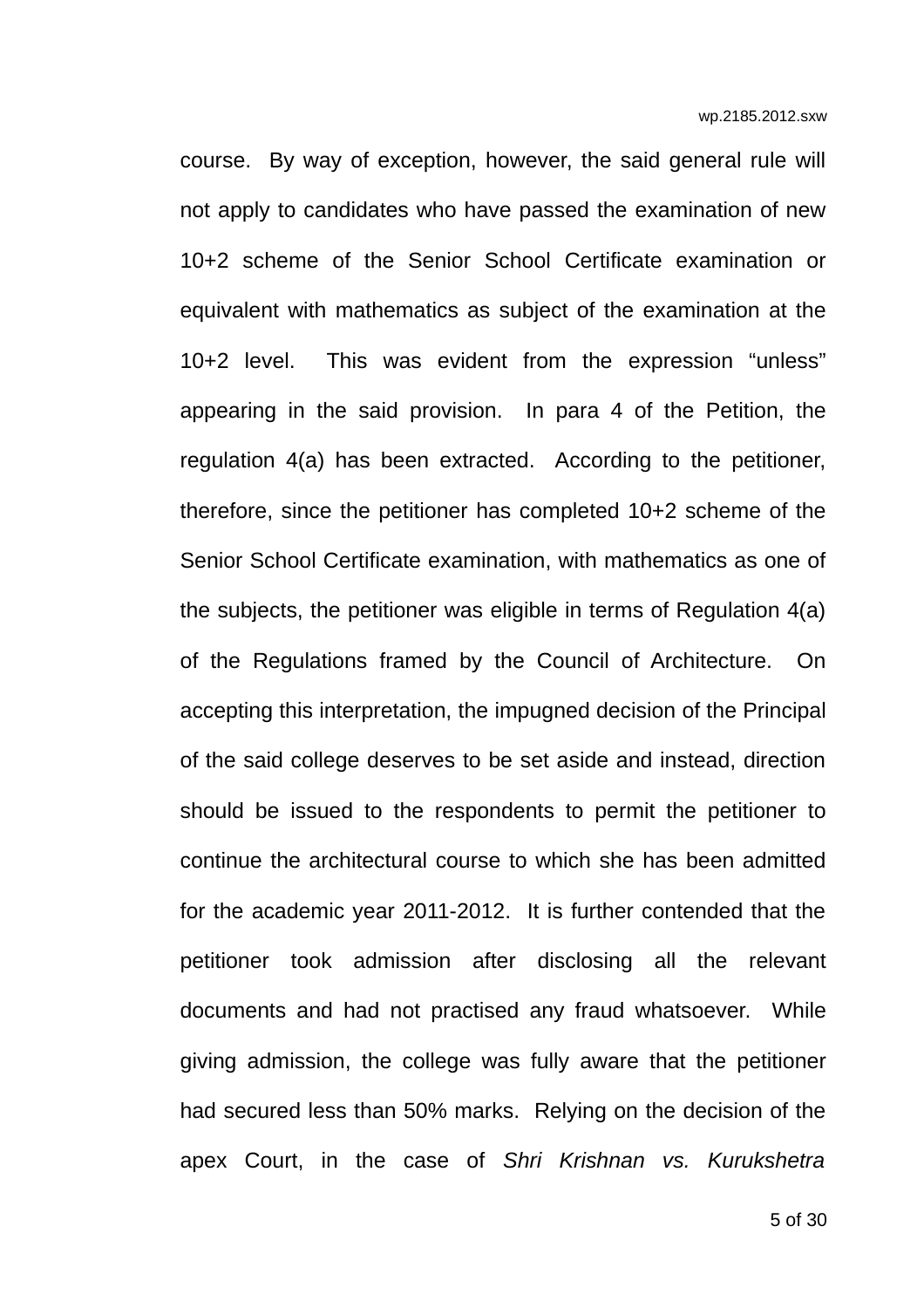*University,* **(1976) 1 SCC 311** and on the decision of the Nagpur Division Bench of this court in the case of *Arsh Deep Gurdev Singh vs. Maharashtra State Board of Secondary and Higher Secondary Education, Nagpur,* **1991 (1) Bom.C.R. 375,** it was contended that in cases where no fraud has been played by the candidate, the court should lean in favour of the candidate and direct the respondents to allow the petitioner to continue her further studies in architectural course.

6. During the pendency of this petition, the petitioner has amended the writ petition. In support of the additional reliefs prayed by way of amendment as referred to earlier, the petitioner contends that reliance placed on the regulations framed by the Council of Architecture, in particular regulation 4, is completely untenable as the said regulation goes beyond the power conferred upon the Council under section 45 of the Act of 1972. In the amended petition, it is further stated that section 45 relates to the post-admission stages and the period of study after admission as the Council of Architecture is not concerned with the question of eligibility of candidates for admission. Therefore, the said regulation 4 should be declared *ultra vires* the Act of 1972. These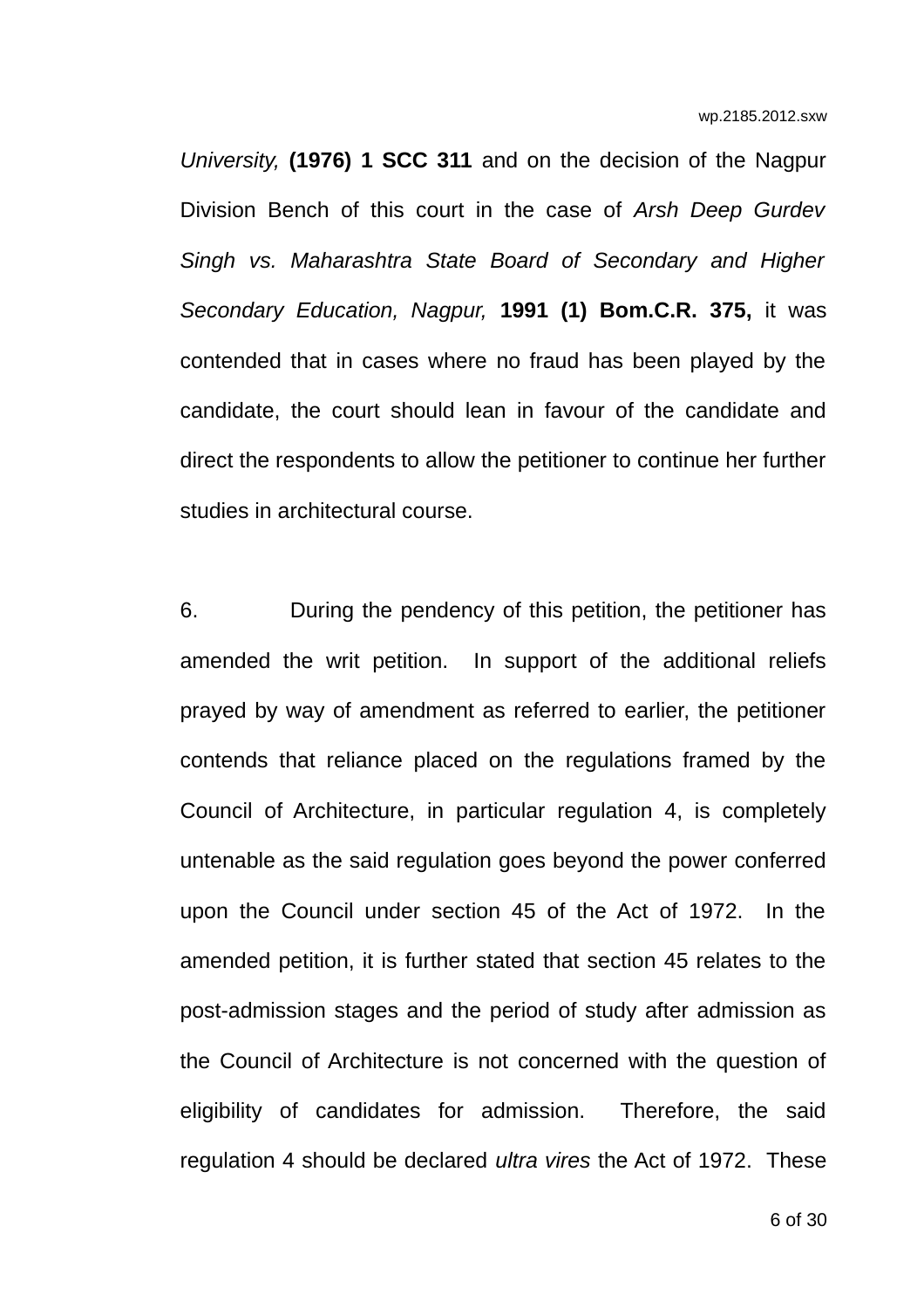are the only grounds urged in the petition, as filed. However, at the time of oral arguments, the Counsel for the petitioner went beyond these grounds to which we will advert to a little later.

7. Respondent No.4 - Council of Architecture has filed a detailed affidavit refuting each of the grounds urged by the petitioner. In the reply affidavit sworn by the Registrar of the Council of Architecture, it is stated that the Act of 1972 is a law enacted by the Parliament on the field covered by Entry 66 in List 1 of the Seventh Schedule and Article 19(6)(i) of the Constitution of India. In substance, the stand taken is that all matters connected to and including with imparting education in the course of Architecture is regulated by the Act of 1972. It has to satisfy the qualitative requirement prescribed by the Council of Architecture. By virtue of the enabling provisions contained in section 21 r/w section 45(2) of the Act of 1972, the Council of Architecture has framed the Minimum Standards of Architectural Education Regulations, 1983 (for short, `Regulations of 1983') with the prior approval of the Central Government and the same were duly published in the gazette of India in Part III, section 4 on 26.3.1983 and 27.8.1983. The said regulations were supplemented by the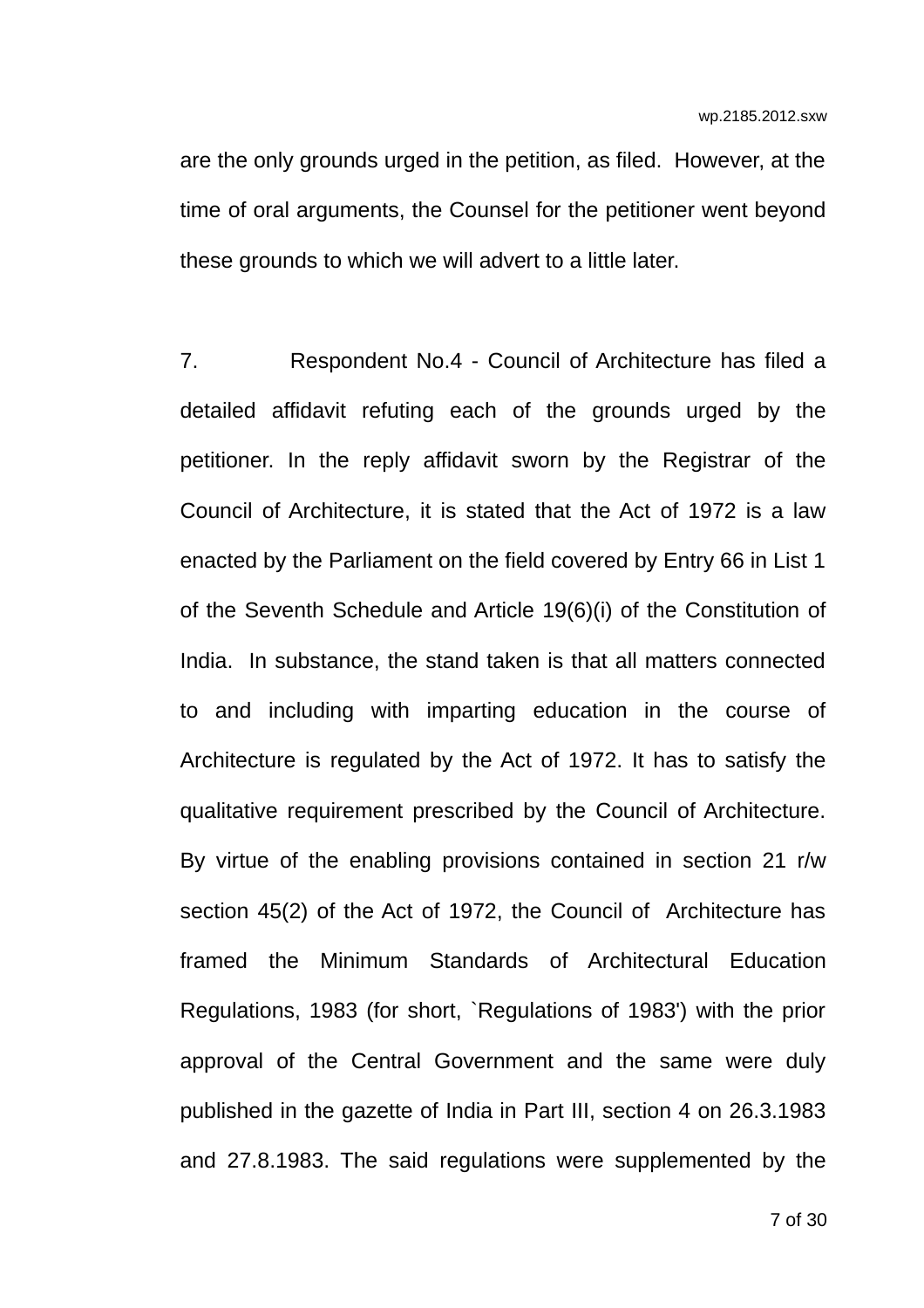Minimum Standards of Architectural Regulations, 2008 (for short, Regulations of 2008). According to the Respondent No.4 - Council of Architecture, the provisions of the Act of 1972 and the said regulations bestow power on the council to regulate matters including pertaining to initial admission to the architecture course and the same ought to prevail. Respondent No.4 - Council of Architecture asserts that the regulations framed in respect of matters covered under regulation 4(a) of the Regulations of 1983 is *intra vires* section 45 of the Act of 1972 and that the interpretation putforth by the petitioner to the said regulation was untenable. Respondent No.4 - Council of Architecture has also contested the plea taken by the petitioner that the petitioner had not practised fraud or for that matter a lenient approach should be adopted in favour of the petitioner by directing the respondents to allow the petitioner to continue the architecture course.

8. Respondent No.3 has also contested this petition by filing affidavit of Deputy Director sworn on 26<sup>th</sup> March, 2012. In this affidavit, it is stated that Respondent No.5 – Council of Technical Education had issued notification on  $4<sup>th</sup>$  July, 1991. On the basis of the said notification, the Higher and Technical Education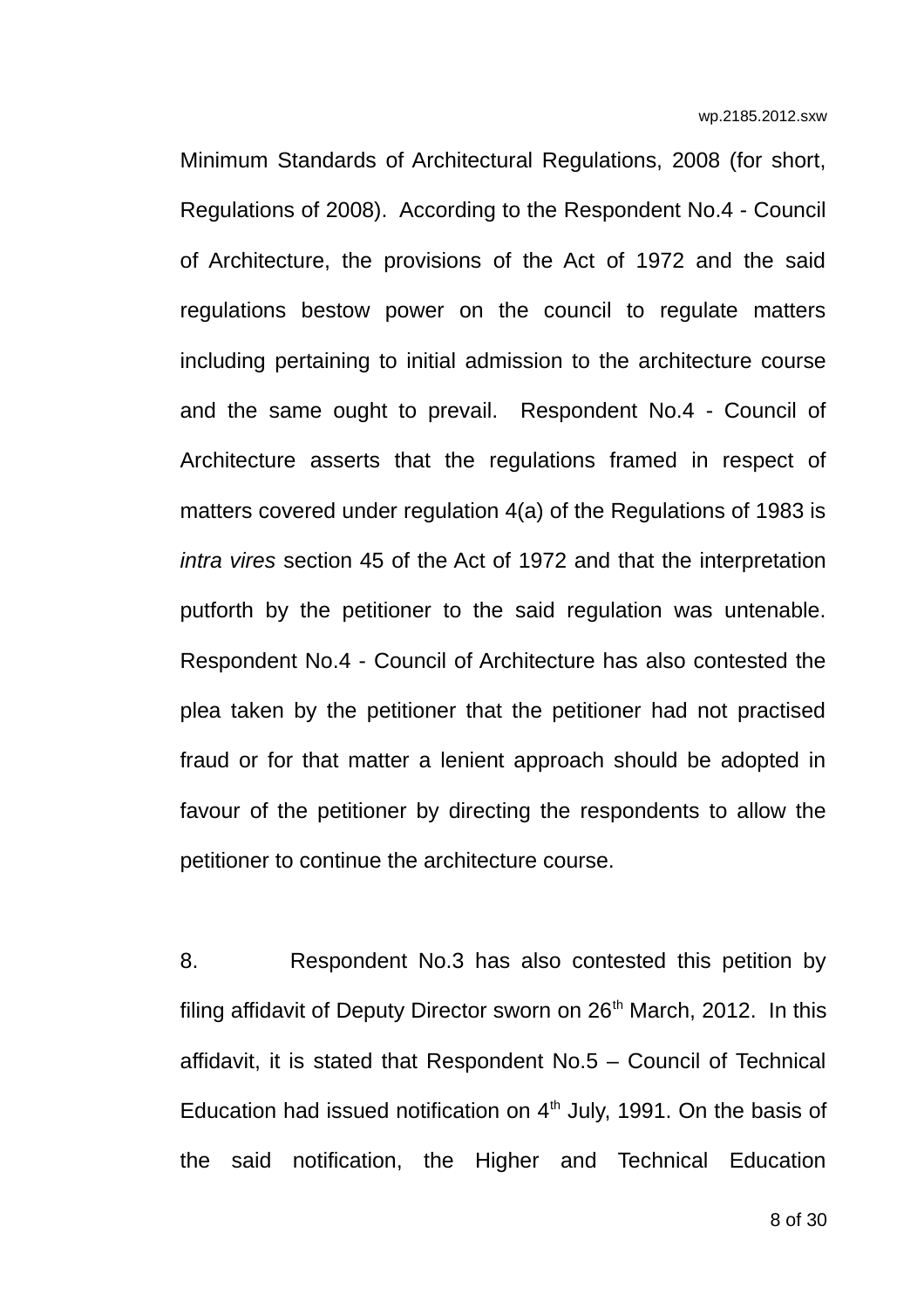Department of the State Government issued a G.R. dated  $5<sup>th</sup>$  July, 2011 providing for minimum 45% marks in aggregate in physics, chemistry and mathematics in  $12<sup>th</sup>$  Standard for open category. However, the Department noticed that the candidates securing admission in degree course in architecture after obtaining degree, may face difficulty in obtaining registration as an architect from the Council of Architecture. Therefore, it issued a notification on  $30<sup>th</sup>$ July, 2011 stating therein that the minimum eligibility criteria for admission to degree course in architecture will be the same as mentioned in the information brochure (Rule No.2.2) issued at the time of submission of application form for MAH-AR-CAT, 2011. The affidavit further records that the petitioner had secured only 49.16% in 12<sup>th</sup> standard. Therefore, Respondent No.3 informed the office of Pravesh Niyantran Samiti, Mumbai that admission given to petitioner by Respondent Nos.1 & 2 for degree course in architecture was subsequently cancelled by the authorities and that the petitioner was admitted to the said course "at the Institute level".

9. During the course of arguments, the Counsel for the petitioner in the first place contended that the petitioner was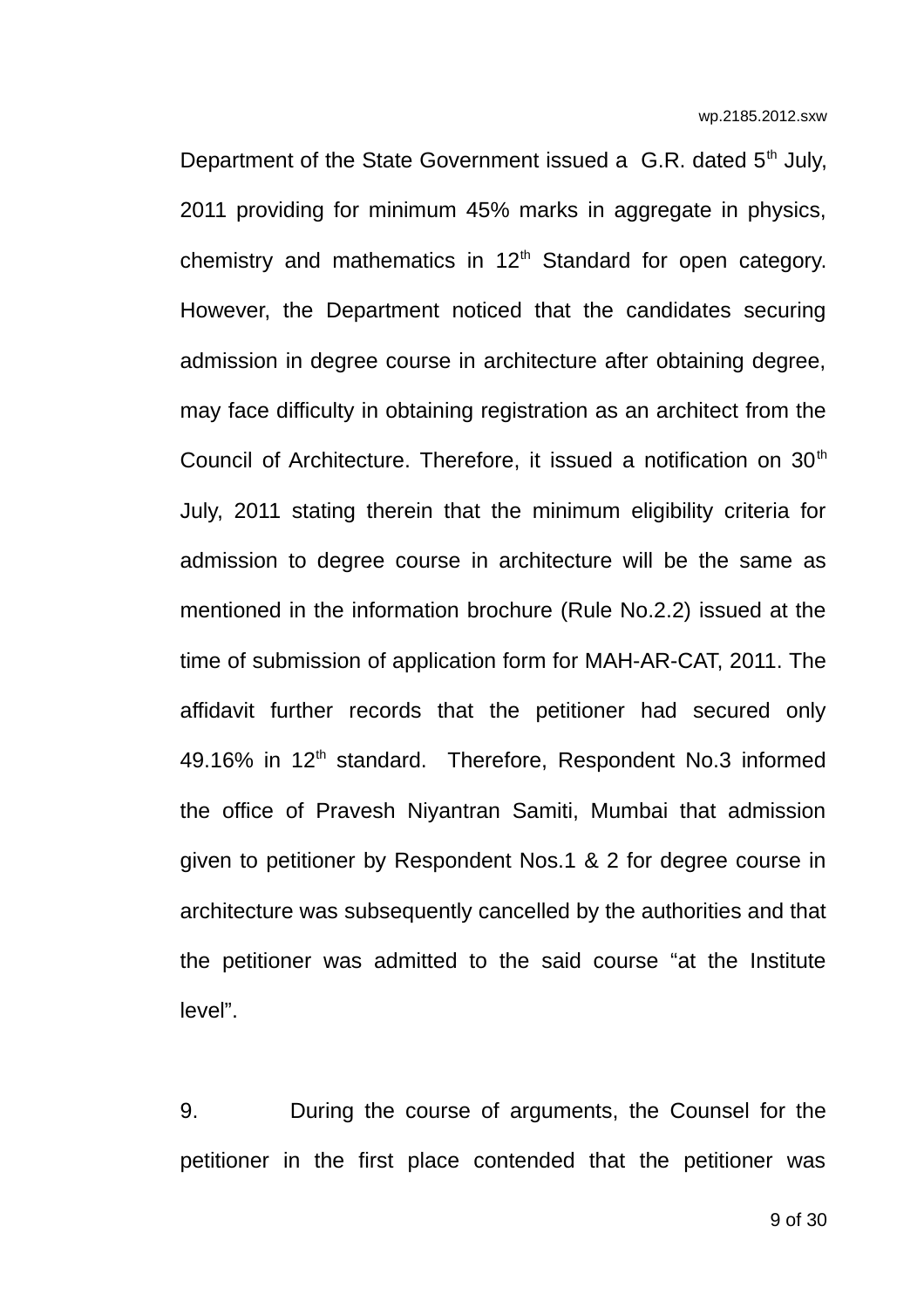eligible for admission to the degree course of architecture as she had opted for mathematics as a subject for the examination in 10+2 level. According to him, the latter part of Regulation 4(a) will be attracted which is in the nature of exception to the general rule of 50% in aggregate. In addition to the grounds urged in the writ petition, he contended that Regulation 4 of the Regulations framed by the Council of Architecture are *ultra vires* Entry 66 ( of List I), Entry 11 (of List II) and Entry 25 and 26 (of List III) of the Constitution. The Act of 1972 was enacted in the year 1972. At the relevant time, Entry 25 was materially different. It was in respect of "Vocational and Technical Training of Labour" - which by way of amendment brought into force w.e.f. 3.1.1977 by the Constitution (42nd Amendment) Act, 1976 has been amended. The same reads thus:

"25. Education, including technical education, medical education and universities, subject to the provisions of entries 63, 64, 65 and 66 of List I; vocational and technical training of labour."

Therefore, the Act of 1972 could not have been passed under the provisions of Entry 25 in List III. He then contended that the Act of 1972 is not referable to Entry 66 of List I of the Constitution. On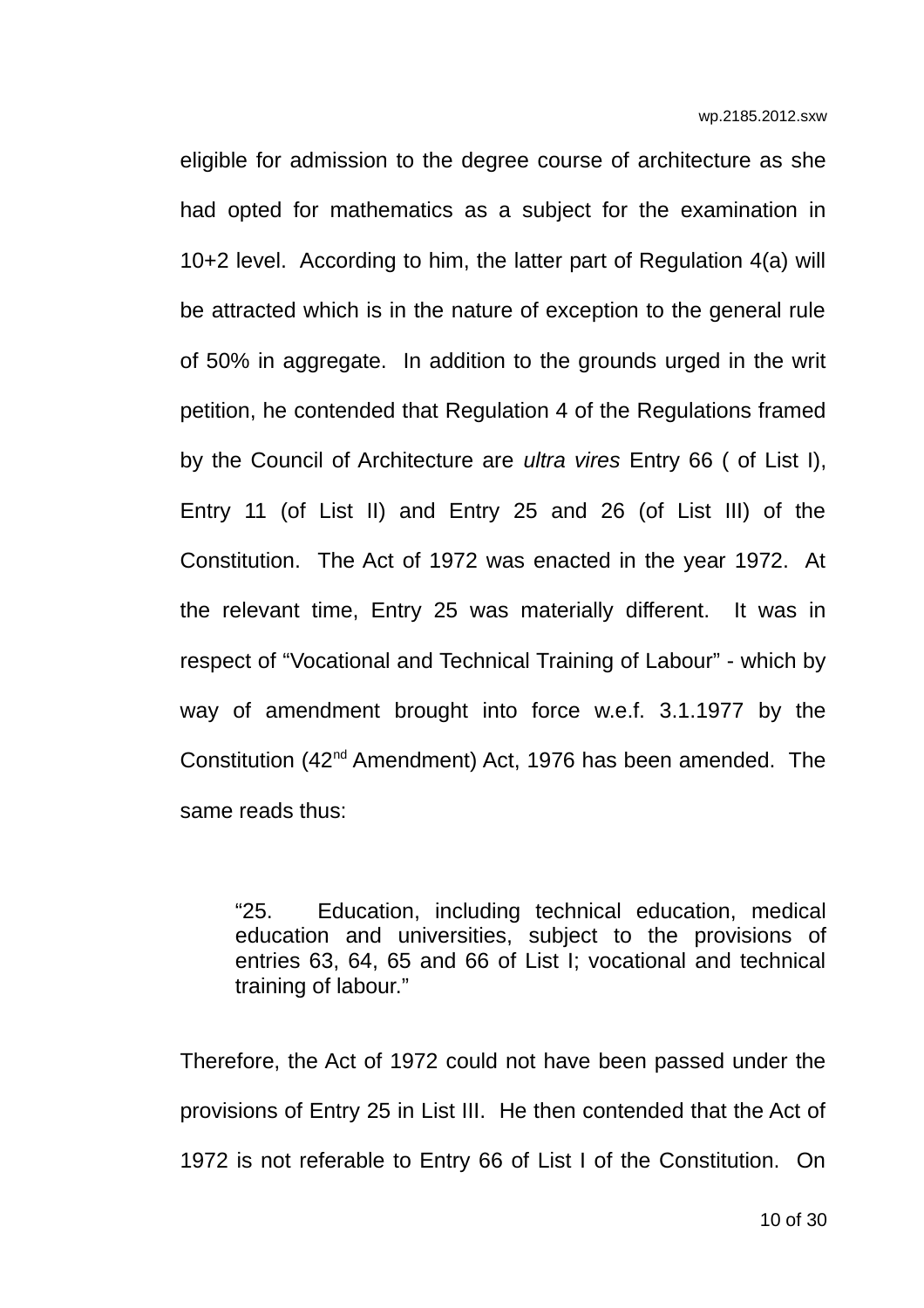the other hand, the Act of 1987 is an enactment within the meaning of Entry 66 of List I of the seventh Schedule; and the Act of 1972 is an enactment under Etnry 26 of List III. For that reason, the provisions of Act 1987 and the Regulations made thereunder must prevail. It was lastly submitted that assuming that the Act of 1972 and the Act of 1987 are ascribable to Entry 66, considering the definition of expression "technical education" in section 2(g) of the Act of 1987, it leaves no manner of doubt that the provisions in the Act of 1987 must prevail. As the Legislature deliberately included architectural education in the definition of technical education, the Legislature wanted to cover all the aspects of architectural education which was not so covered hitherto by the Act of 1972. According to him, the field of providing for eligibility qualification at the initial admission to the course of architecture was not covered by the provisions of the Act of 1972 and, therefore, no Regulation could be framed by the Council of Architecture thereunder. Further, that subject is now exclusively covered by the Act of 1987 and the regulations framed thereunder. The Counsel for the Petitioner placed reliance on the decisions in *Shree Krishnan (supra)* and *Arsh Deep (supra), State of M.P. vs. Nivedita Jain,* **(1981) 4 SCC 296,** *State of West Bengal vs. Kesoram Industries,*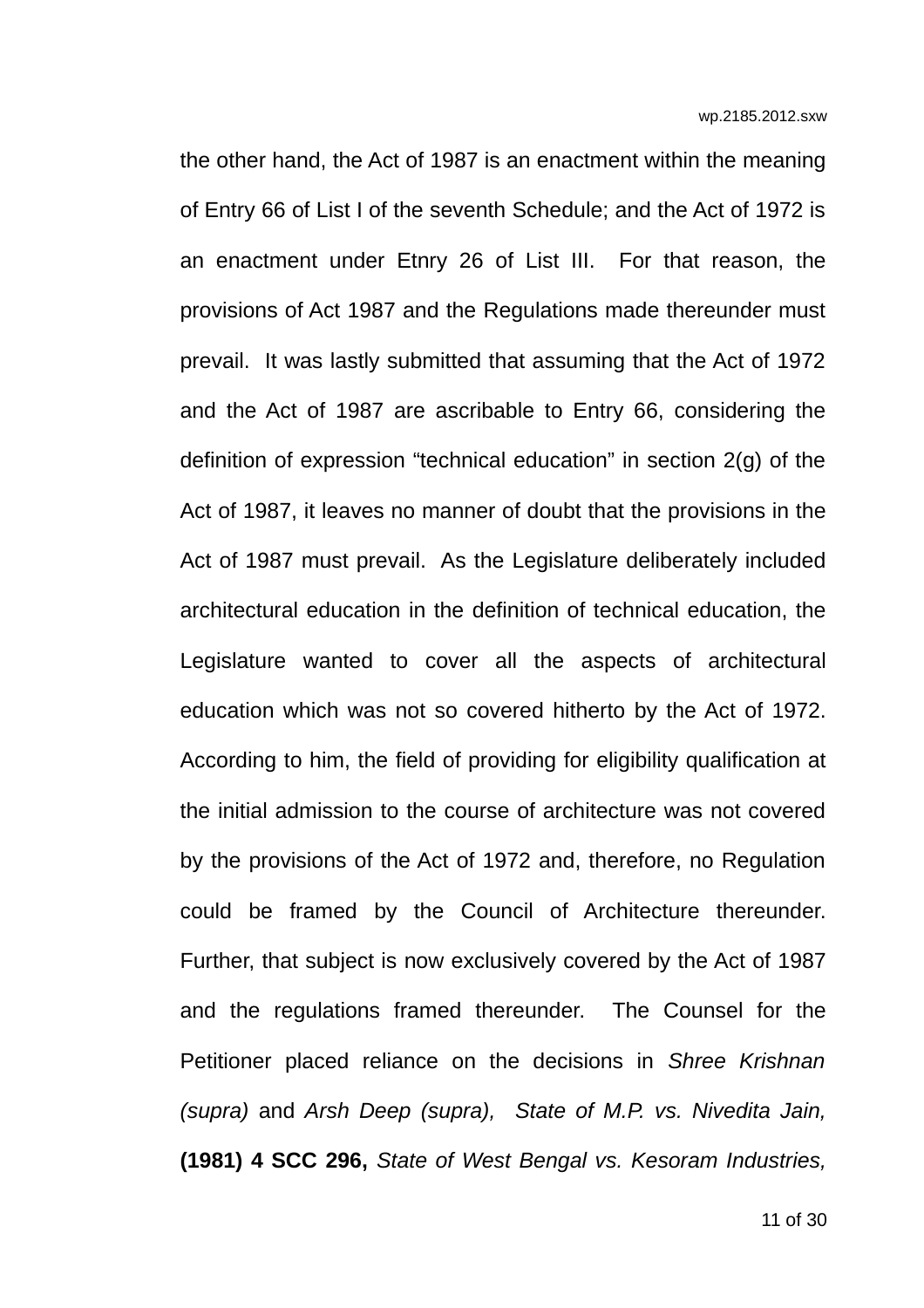**(2004) 10 SCC 201**, *Bharati Vidyapeeth vs. State of Maharashtra,* **(2004) 11 SCC 755** and the unreported decision of the Division Bench of this Court in the case of *State of Goa & Ors. vs. Union of India & anr.*, **Writ Petition No.345 of 2007** decided on 17.6.2008 and another decision of the Division Bench of this Court in *Shri Prince Shivaji Maratha Boarding House's Council of Architecture, Kolhapur & Ors. (supra).*

10. The Counsel for Respondent No.4 - Council of Architecture has vehemently contended that the petitioner should not be permitted to urge grounds other than the grounds stated in the memo of writ petition in the name of legal questions raised by the petitioner. He has submitted that the petition should be dismissed at the threshold as the petitioner has not approached the Court with clean hands. In the petition, she has asserted that she had secured 49.5% aggregate marks at the 10+2 exams, when in fact she had actually secured only 49.16% in aggregate at the said exams. The petitioner, inspite of serious objection taken in the reply affidavit, has not chosen to amend the said averment in the petition. Further, the petitioner has not produced any record to show that the regulation framed by AICTE and applicable at the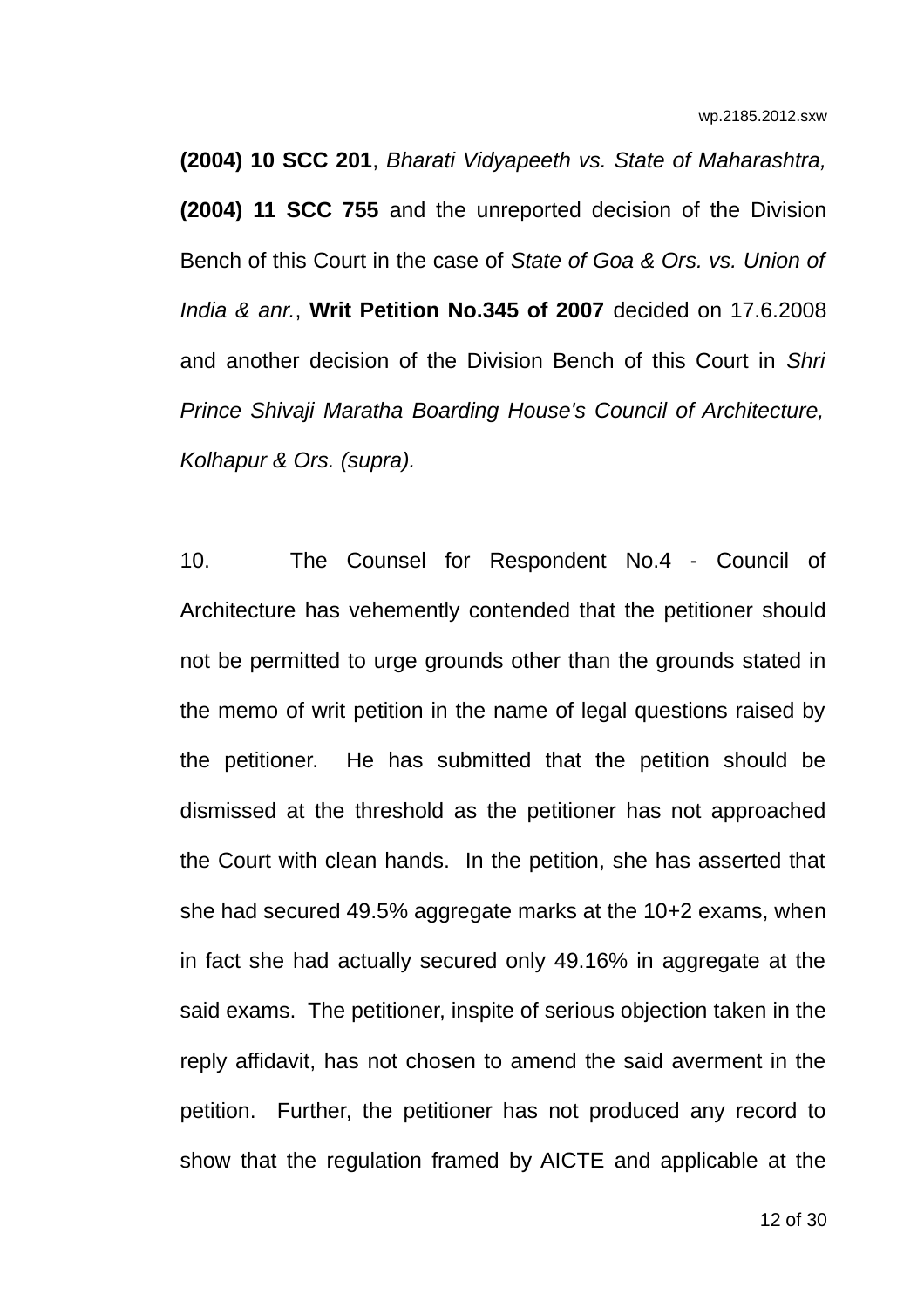relevant time, provided for only 45% of the aggregate marks as the qualifying marks for admission to F..Y.B.Arch. Course. He has reiterated the stand taken in the reply affidavit filed by Respondent No.4 - Council of Architecture that the Council has ample powers to frame regulations on the subject of eligibility criteria for admission to the course in exercise the powers under the Act of 1972 itself. He submits that the argument of the petitioner is founded on the decision in the case of *Nivedita Jain (supra)* which, however, has been overruled by the Constitution Bench of the apex Court. In *Dr.Preeti Shrivastava vs. State of M.P.*, **(1999) 7 SCC 120**, all issues raised by the petitioner are answered in the negative. Even the other decisions pressed into service by the petitioner will be of no avail. As a matter of fact, the questions raised by the petitioner are non-issues in the fact situation of the present case. For, the norm prescribed by the Directorate of Technical Education, Maharashtra State is minimum 50% marks in aggregate, in terms of Rule 2.2 in information brochure appended to the admission notification. That has not been challenged. He prays that the petition deserves to be dismissed.

11. After having given our anxious consideration, we find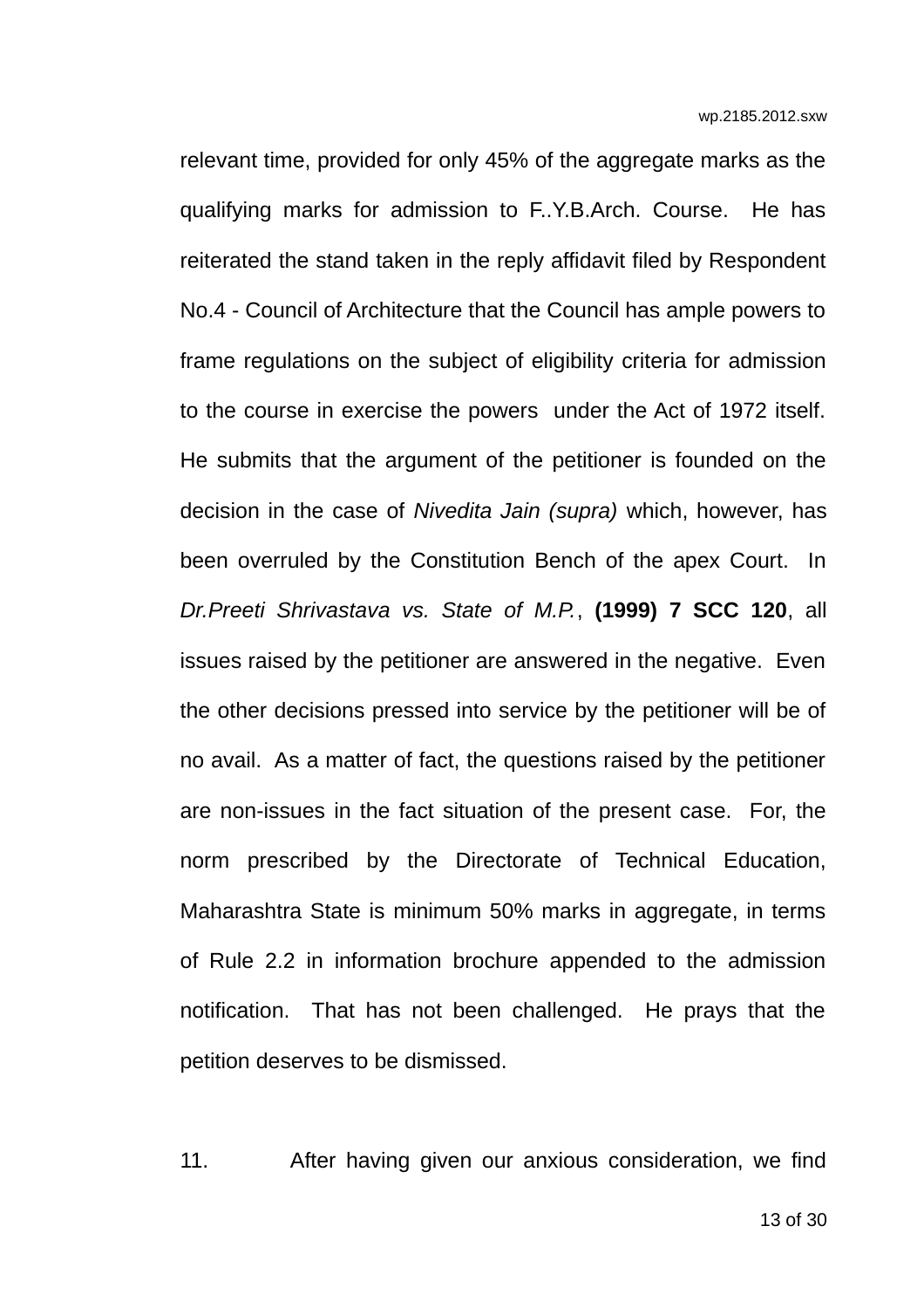that, it is indisputable that the petitioner has secured only 49.16% aggregate marks in 10+2 examination. The petitioner had applied for admission to F..Y.B.Arch. course pursuant to the admission notification dated  $30<sup>th</sup>$  July, 2011 for the academic year 2011-2012. The said notification unambiguously provides that for applying to admission to the said course, the minimum eligibility criteria is as per the information brochure (Rule No.2.2) which has been issued at the time of submission of application form for MAH-AR-CAT,

2011. The said rule 2.2. reads thus:

"2.2 Eligibility criteria for Maharashtra State Candidate, J & K Migrant candidate, GOI nominee candidate for admission to first year of degree course in Architecture:

Candidate should be an Indian National and should have passed the HSC (10+2 level) examination of Maharashtra State Board of Secondary and Higher Secondary Education or its equivalent examination with subject Mathematics and secured minimum 50% marks in aggregate (45% marks in aggregate in case of candidates of Backward class categories belonging to Maharashtra state only) OR

…...........

AND

Candidate should have obtained minimum 40% marks i.e. 80 marks out of 200 (minimum 35% marks i.e. 70 marks out of 200 in case of candidates of Backward class categories belonging to Maharashtra state only) at MAH-AR-CAT 2011. Note:

• GOI Nominees, as they are selected by their respective State can appear for the Aptitude Test for admission to Architecture course conducted by their State or for the MAH-AR-CAT 2011 conducted by the Competent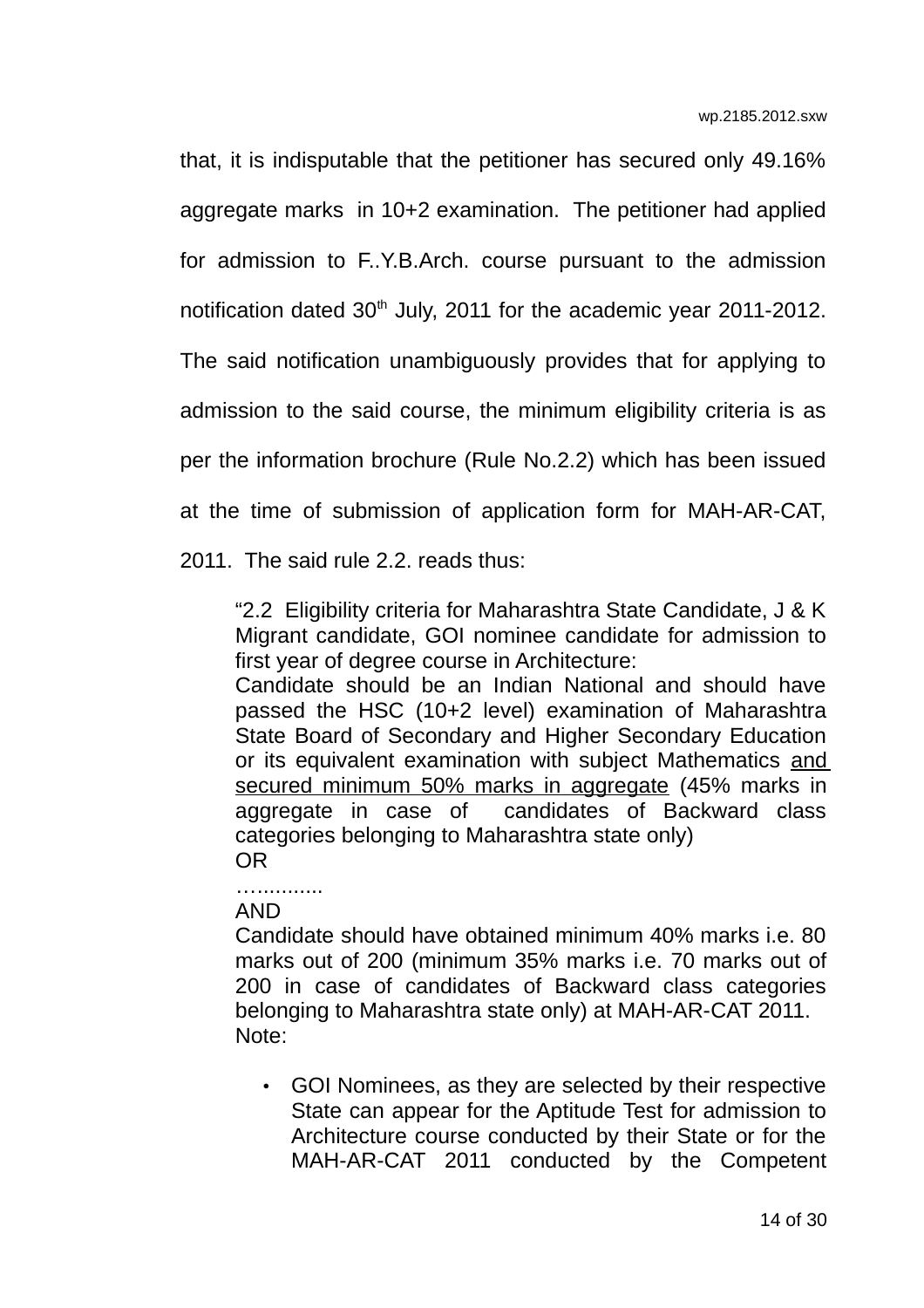Authority for the academic year 2011-12 or NATA Examination (Valid for Academic year 2011-12) or Paper 2 of IEEE 2011 and minimum 40% marks in respective CAT. However, they have to fulfill eligibility condition as regard to educational qualification mentioned in rule 2.1.1.

• In case of GOI nominee candidates, belonging to Backward class category nominated from the respective dates as per the reservation policy of the state will get relaxation in educational qualification for eligibility as in case of Maharashtra State backward class category candidates. However, GOI nominees belonging to backward class category do not get any exemption in tuition fee."

(Emphasis supplied)

12. Admittedly, this Rule formed part of the brochure issued by the Directorate of Technical Education, Maharashtra State. That however, has not been challenged. In absence thereof, the petitioner cannot succeed at all. For, as aforesaid, the petitioner has secured only 49.16% in aggregate in 10+2 level examination. On this ground alone, the petition deserves to be dismissed.

13. Nevertheless, we shall now revert to the first contention in the writ petition. The first contention is that the petitioner is eligible as per Regulation 4(a) of the Regulations framed by the Council of Architecture. The petitioner had taken mathematics as a subject for the examination in 10+2 level. We have no manner of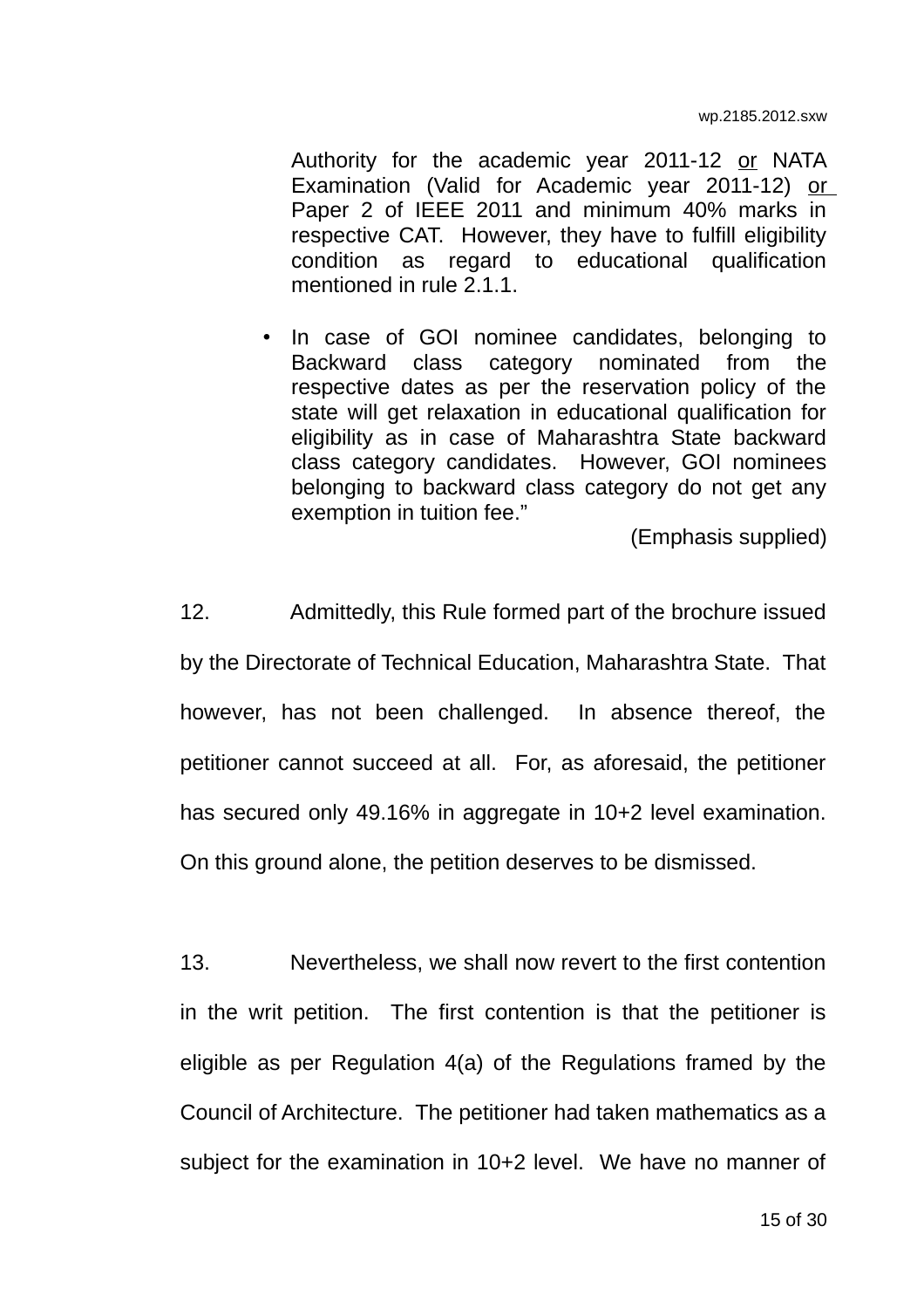doubt that this contention is based on Regulation 4(a) as extracted in para 4 of the petition, which, we find, has not been correctly reproduced. In that, the punctuations at the relevant places have been omitted. In the copy of regulations of 1983, however, it reads thus:

#### **Admission to the Architecture Course**

"(1) No candidate, with less than 50% marks in aggregate, shall be admitted to the architecture course unless he/she has passed an examination at the end of the new 10+2 scheme of Senior School certificate Examination or equivalent with Mathematics and English as subjects of examinations at the 10+2 level.

- (2) ….........
- (3) ….........
- $(4)$  …………"

14. On a bare reading of this provision, it leaves no manner of doubt that the conditions specified therein will have to be conjointly read to mean that the candidate seeking admission to the architectural course must have passed an examination at the end of the new 10+2 scheme of Senior School Certificate Examination or equivalent with Mathematics and English as subjects of examinations at the 10+2 level with not less than 50% marks in aggregate. The interpretation given by the Petitioner to the expression "unless" is completely misplaced. That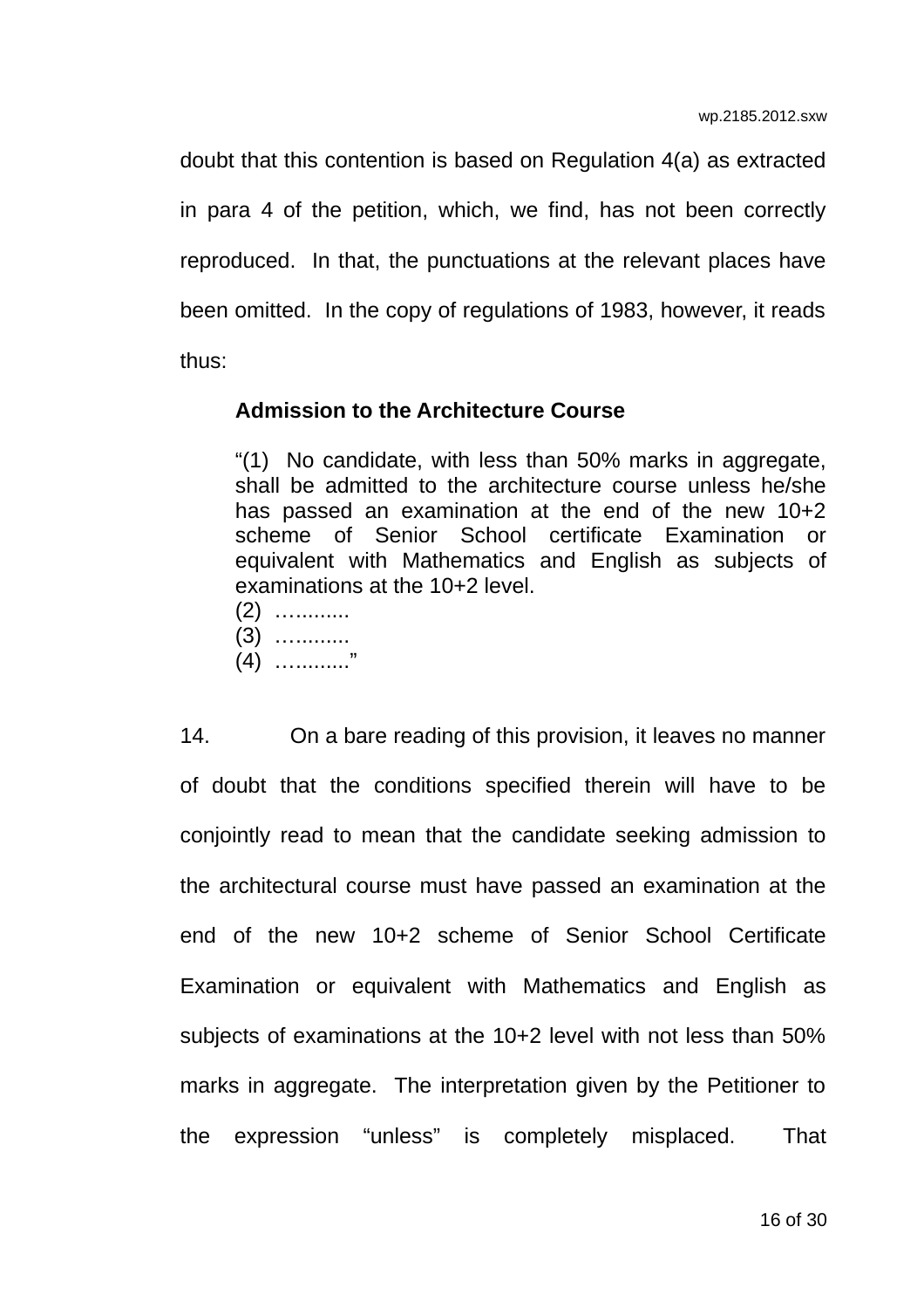interpretation if accepted, would result in doing violence to the intent behind the said Regulation. Further, Rule 2.2, as reproduced hitherto, in the information brochure also stipulates for the same criteria. We have, therefore, no hesitation in taking the view that the mandate of Regulation 4(a), is that, the candidate must pass the specified examinations with not less than 50% marks in aggregate at the said examination, to become eligible to be admitted to first year F..Y.B.Arch. Course. This is the twin requirement.

15. Reverting to the decision of the Apex Court in the case of *Bharati Vidyapeeth (supra)*, it has restated the principle expounded in the case of *Preeti Srivastava (supra).* In para 12 of this decision, the Court has adverted to the dictum in paragraph 36 in *Preeti Srivastava's case (supra)* which has explained that the process of admission falls within the scope of determining standards. In this decision, the Court was considering the controversy in the context of the norms prescribed by the State authority regarding the admission process in the appellant deemed university for professional courses. In the present case, the issue is about two central enactments enacted with reference to the field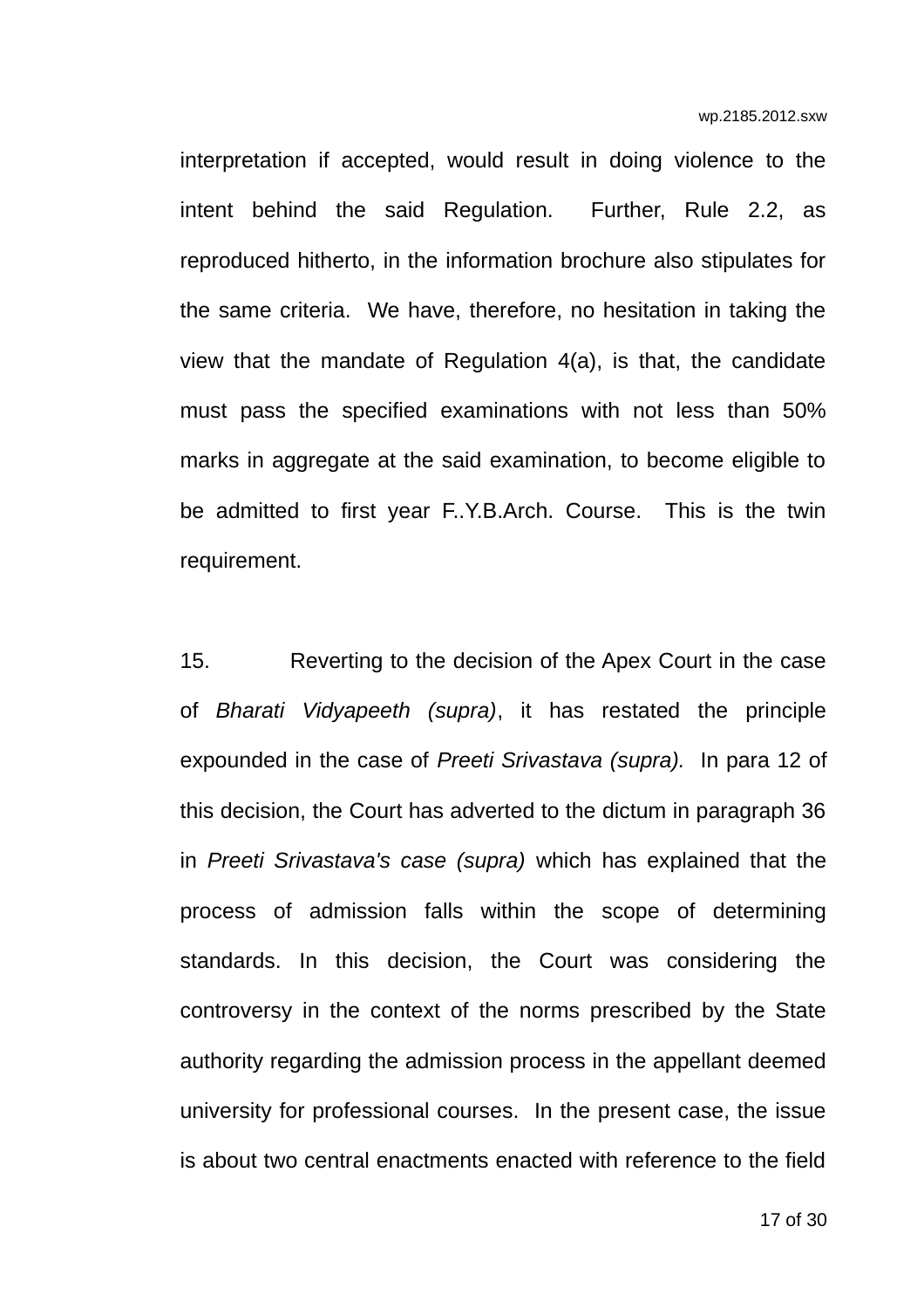covered by Entry 66 of List I of Seventh Schedule, which of them should prevail. It is indisputable that the Act of 1972 and the Act of 1987 are ascribable to Entry 66 of List I of Seventh Schedule, but, as has been held by this Court, the Act of 1972 is a special Act and, therefore, the matters covered under the said Act and Regulation framed thereunder must prevail. It was faintly argued by the Counsel for the petitioner that there cannot be two central legislations in respect of the filed covered by one entry such as Entry 66 of List I of Seventh Schedule. We are not impressed by this argument. No provision in the Constitution or any precedent has been brought to our notice which disrobes the legislature from enacting two different laws in respect of one entry. If it were to be a case of conflict between the legislation on the same subject matter, made by the Parliament and the other by the State Legislature, it would be a different matter. In that case, the doctrine of repugnancy would be attracted. The doctrine of repugnancy cannot be invoked in respect of two central legislations. Moreover, in view of the opinion recorded by the Division Bench of this Court in *Shri Prince Shivaji Maratha Boarding House's Council of Architecture, Kolhapur & Ors. (supra),* the Act of 1972 and the Regulations framed thereunder must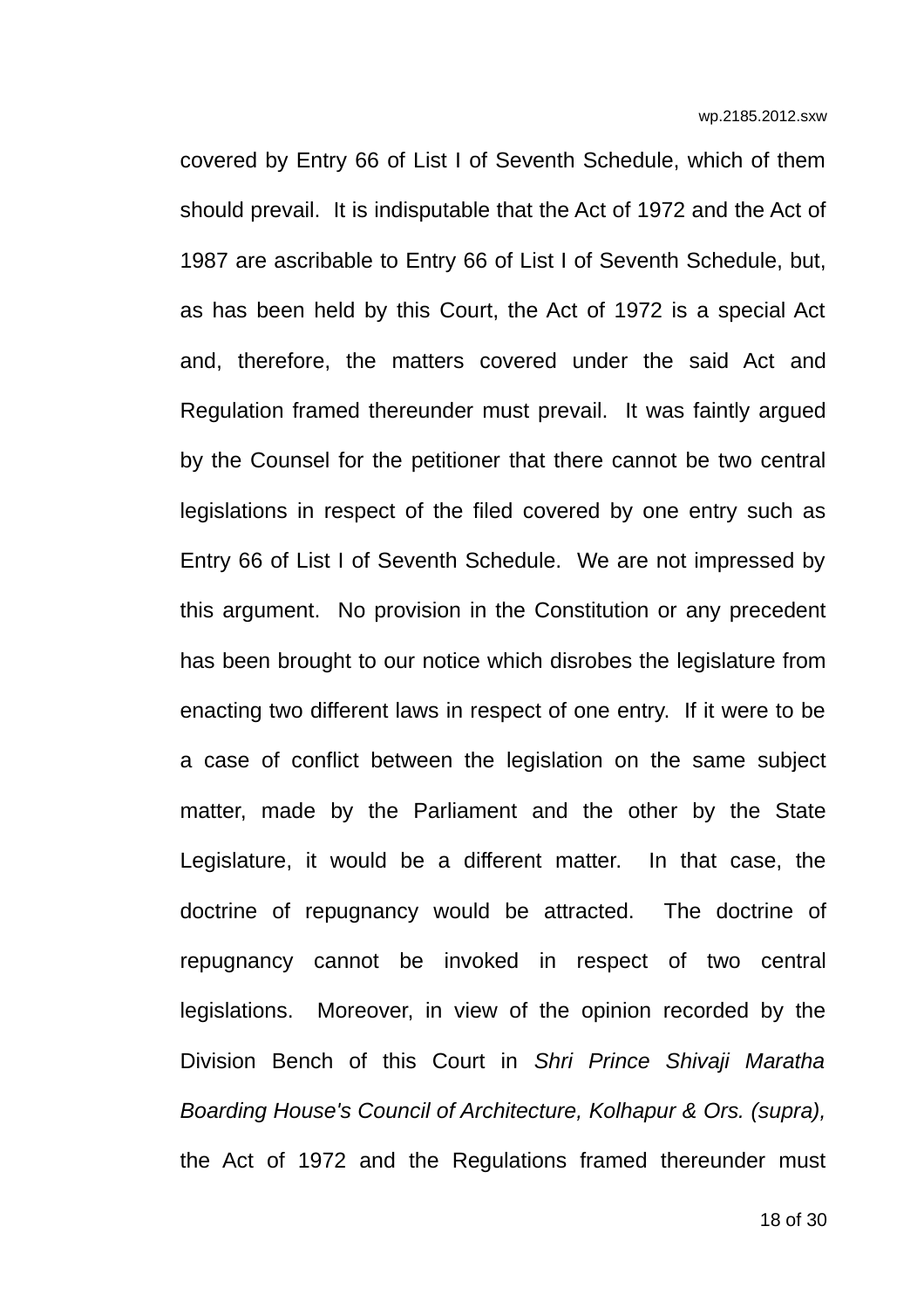prevail, the doctrine of subsequent legislation ought to prevail also is of no relevance. For, the Act of 1972 is a special enactment. That must prevail. In other words, the Act of 1972 and, in particular, Regulation 4 framed by the Council of Architecture, which, if *intra vires* the said Act, should hold the field for answering the matter in issue about the eligibility of the petitioner.

16. In our view, the argument that the regulations framed by the Council of Technical Education must prevail over the regulations framed by the Council of Architecture, the same is squarely answered by the decision of Division Bench of this Court in the case of *Shri Prince Shivaji Maratha Boarding House's Council of Architecture, Kolhapur & Ors. (supra).* In that case, the Court posed direct question as to whether the Act of 1987 overrides the provisions of the Act of 1972 in the matter of prescribing and articulating norms and standards of architectural institutions. After analysing the provisions of the respective Acts, the Court noted that the Act of 1987 is a general legislation. Whereas, the Act of 1972 is a special legislation in relation to the architectural education and the matters covered thereunder. Hence, it must prevail. We are in respectful agreement with the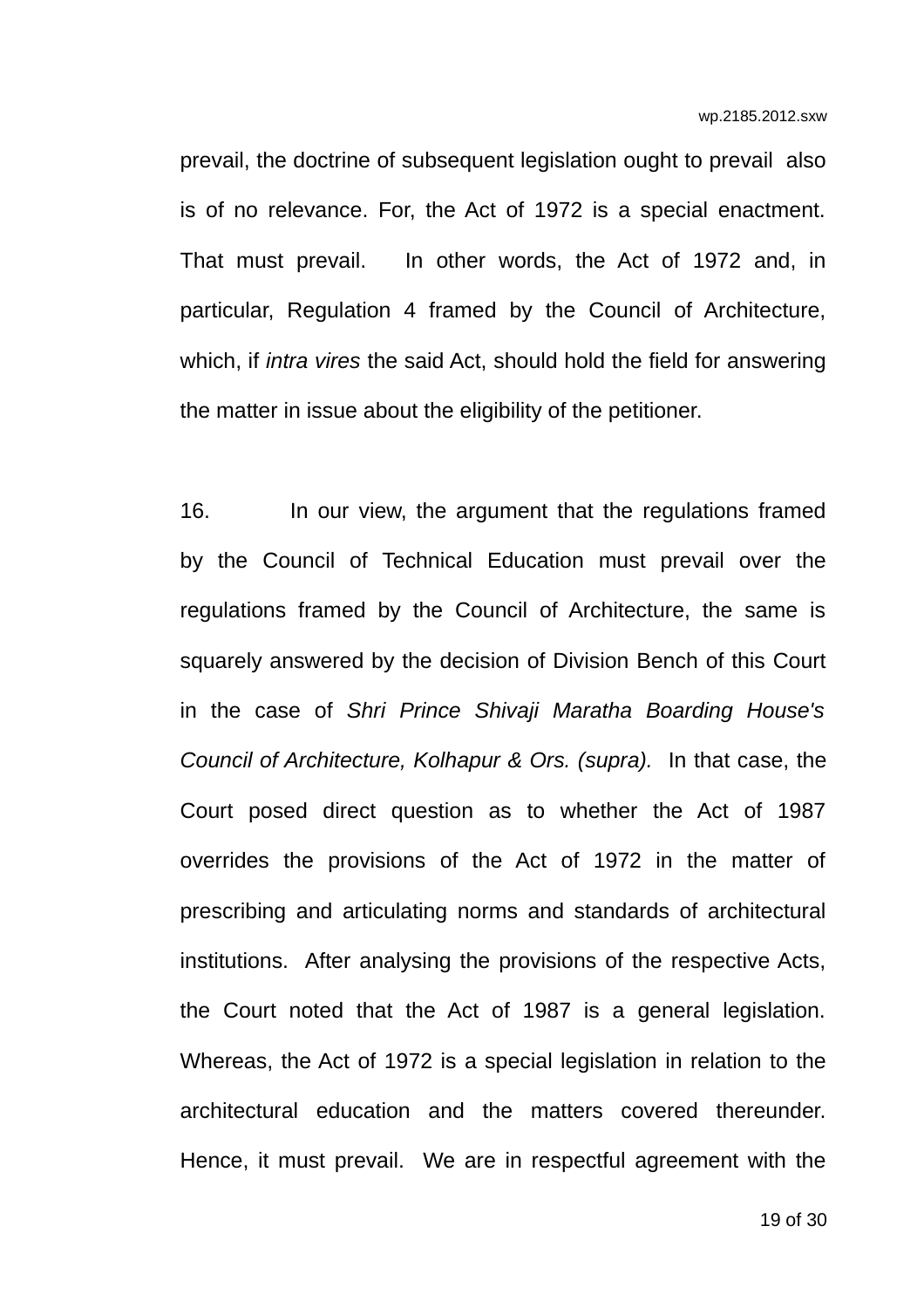said opinion. This judgment is binding on us. No doubt this judgment has been challenged before the apex Court. But, as we are informed, the apex Court has refused to stay the effect of the judgment, it is open to us to rely on the same.

17. The Counsel for the petitioner would then rely on the Division Bench judgment of this Court in the case of *State of Goa (supra).* In the first place, the earlier Division Bench of this Court, which is directly on the point and had occasion to examine all the relevant aspects, was obviously not brought to the notice of the Bench at Goa. Moreover, the later decision (Goa Bench) deals with issues which are entirely different. The question considered, by the Court, is, whether the Council of Architecture had power to direct that the students shall not be admitted in a given Architecture College. The Court on analysing section 20 of the Act of 1972 held that the said power vests in the Central Government, which can be exercised on the recommendation of the Council. The Court then considered the question in the context of the purport of Section 21 of the Act of 1972. The Court held that the said provision does not include the power to direct freezing of the intake of students in the College as ancillary or incidental to the power prescribing minimum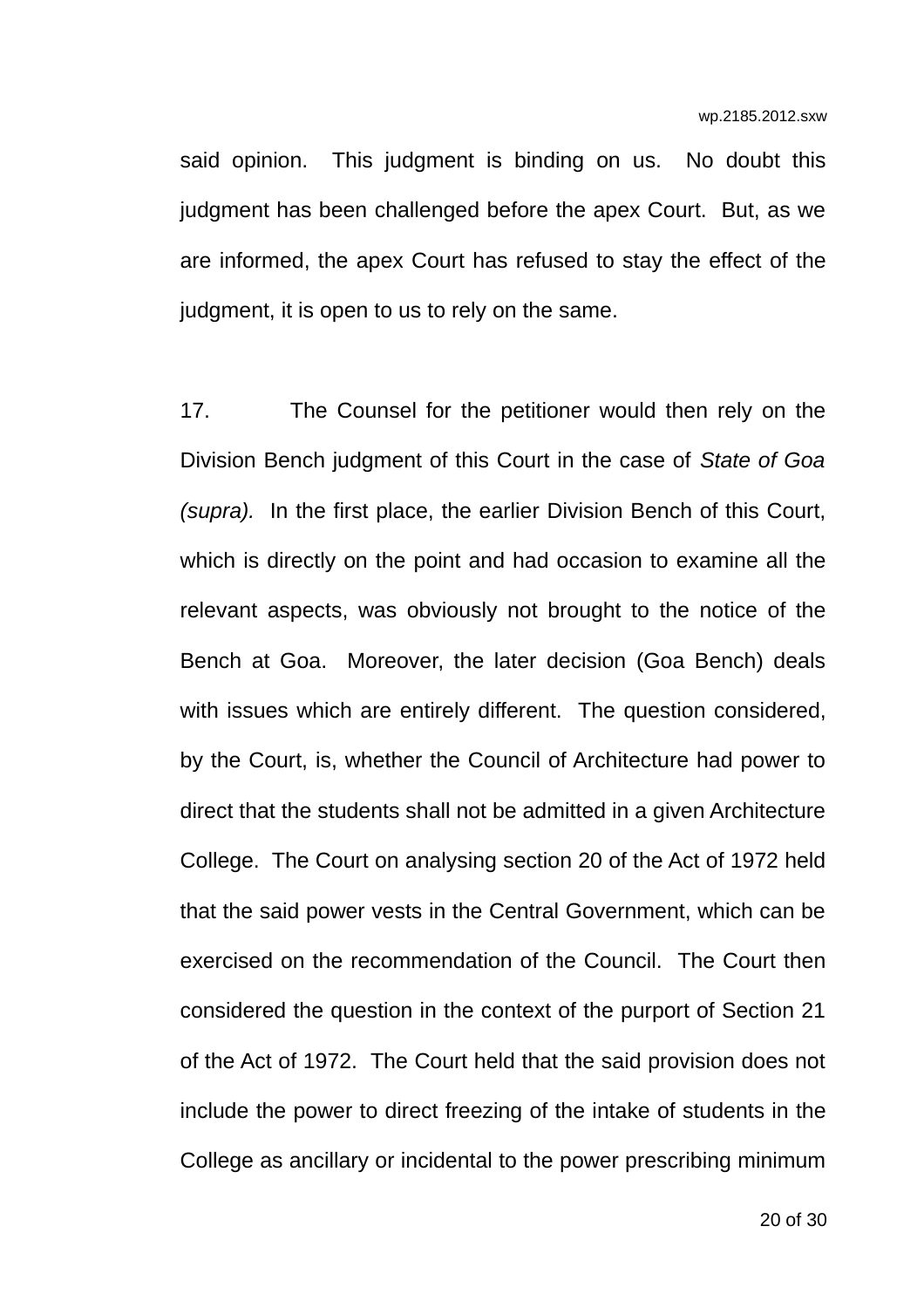standards. We fail to understand as to how this decision will be of any avail to the petitioner - unless it is shown that field providing for eligibility for admission to F..Y.B.Arch. course is not covered by the Act of 1972 and the Regulations framed thereunder. As is noted earlier, Regulation 4(a) of Regulations, 1983 framed by Respondent No.4 directly covers the field of grant of admission at the F..Y.B.Arch. Course.

18. The next question is: whether Regulations of 1983 on the subject covered by Regulation 4(a), is, within the powers conferred by clauses (e), (g), (h) and (j) of subsection (2) of section 45 r/w section 21 of the Act of 1972. Indisputably, section 21 of the Act of 1972 stipulates that the Council may prescribe the minimum standards of architectural education required for granting recognised qualifications by colleges or institutions in India. We would now usefully refer to clauses (e), (g), (h) and (j) which read thus:

> "45(1). The Council may, with the approval of the Central Government (by notification in the official Gazette) make regulations not inconsistent with the provisions of this Act, or the rules made thereunder to carry out the purposes of this Act.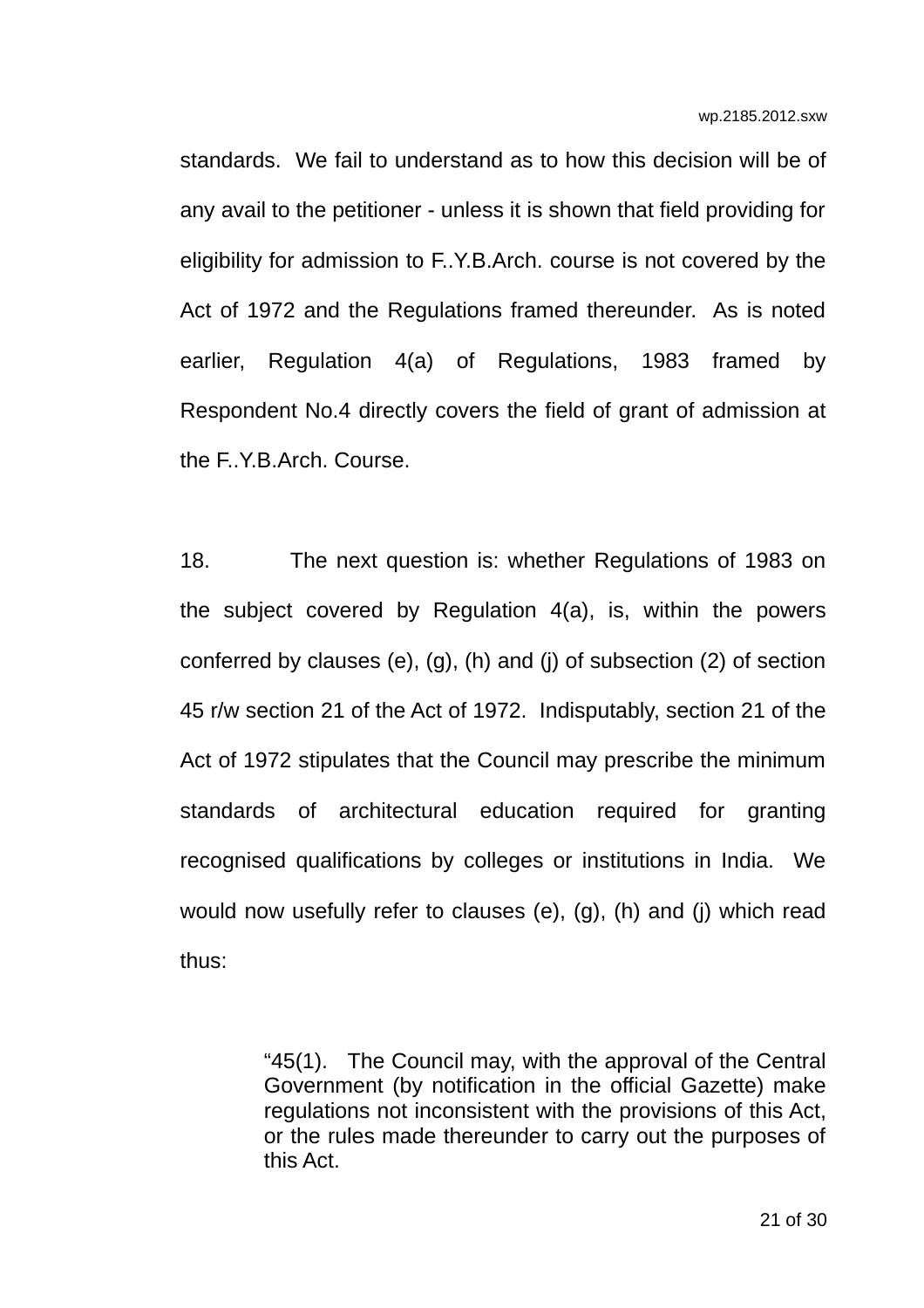(2) In particular and without prejudice to the generality of the foregoing power, such regulations may provide for -

- $(a)$  ...
- $(b)$  ...

 $(C)$  ...

 $(d)$ 

(e) the courses and periods of study and of practical training, if any, to be undertaken, the subjects of examinations and standards of proficiency therein to be obtained in any college or institution for grant of recognised qualifications;

(g) the standards of staff, equipment, accommodation, training and other facilities for architectural education;

(h) the conduct of professional examinations, qualifications of examiners and the conditions of admission to such examinations.

 $(i)$ 

(j) any other matter which is to be or may be provided by regulations under this Act and in respect of which no rules have been made.

(3) …"

19. Clauses (e) and (h) are wide enough to provide for regulation in respect of eligibility criterion for admission at the initial stage to the Architecture degree course, to maintain standards of proficiency. The same are, inter alia, in respect of conditions of admission to concerned examinations. Those provisions, in our view, fully empower the Council of Architecture to provide for qualification or eligibility for admitting the candidate to the course in which he would be admitted to its examination. We may skip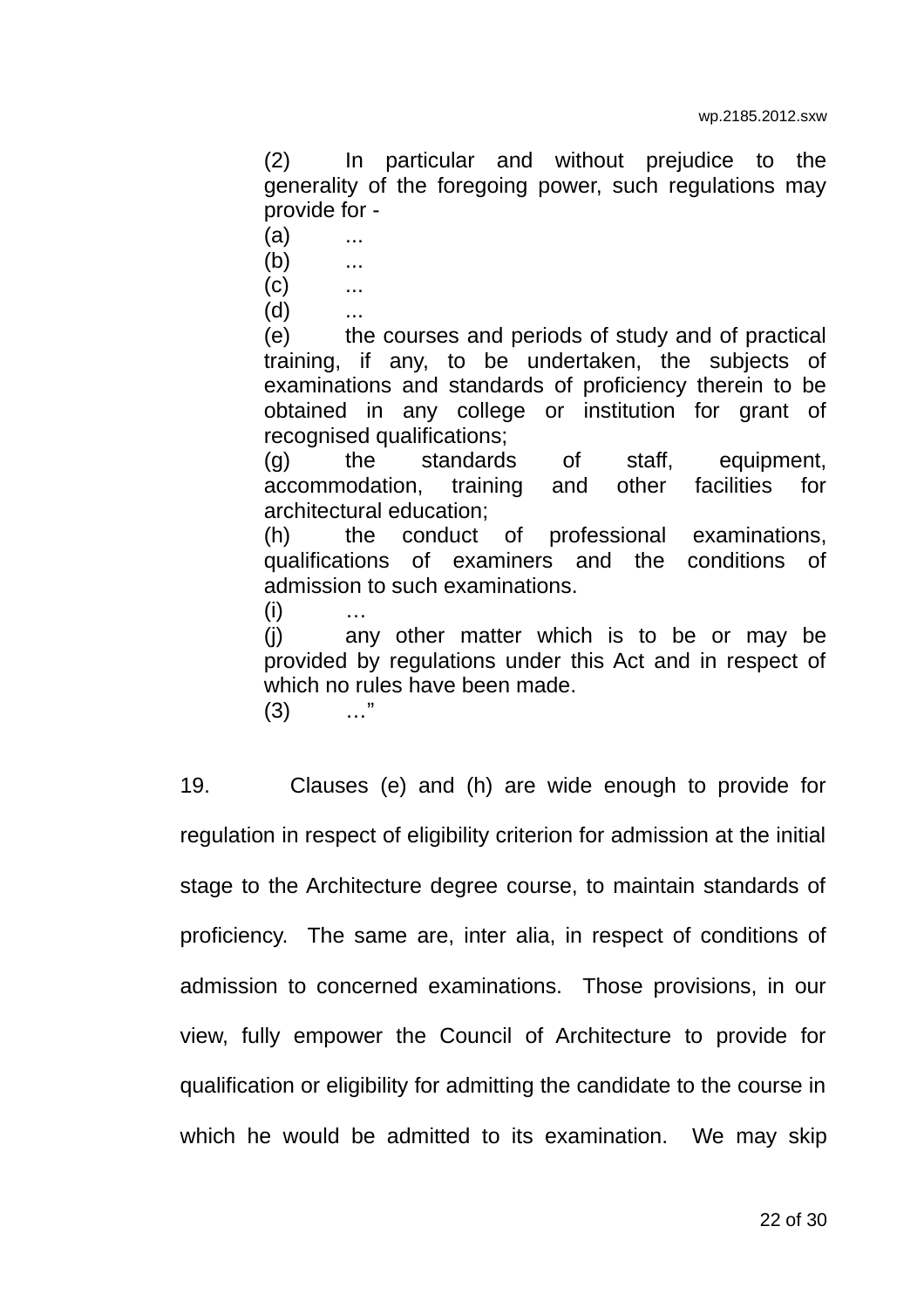matters referred to in clause (q). Clause (i) also has a wide import. It provides that the Council is competent to frame regulations to provide for any other matter which is to be or may be provided by Regulations under this Act and in respect of which no Rules have been made. Thus, the power to frame such Regulation is fully covered even under this clause. A priori, there is no merit in the ground under consideration that the Regulation, in particular Regulation 4(a), framed by the Council of Architecture, is *ultra vires* section 45 of the Act of 1972. For the same reason, the argument of the petitioner that the Regulation framed by the Council of Technical Education in exercise of powers under the Act of 1987 must prevail will have to be stated to be rejected.

20. We may usefully refer to the decision of the Constitution Bench of the Apex Court in *Preeti Srivastava (supra).* The Court dealt with the provisions of the Indian Medical Council Act, which are *para materia,* to the provisions of Act of 1972. No doubt, the question in *Preeti Srivastava (supra)* was apart from providing reservation for admission to the post-graduate courses in engineering and medicine for special category candidates, it is open to the State to prescribe different admission criteria, in the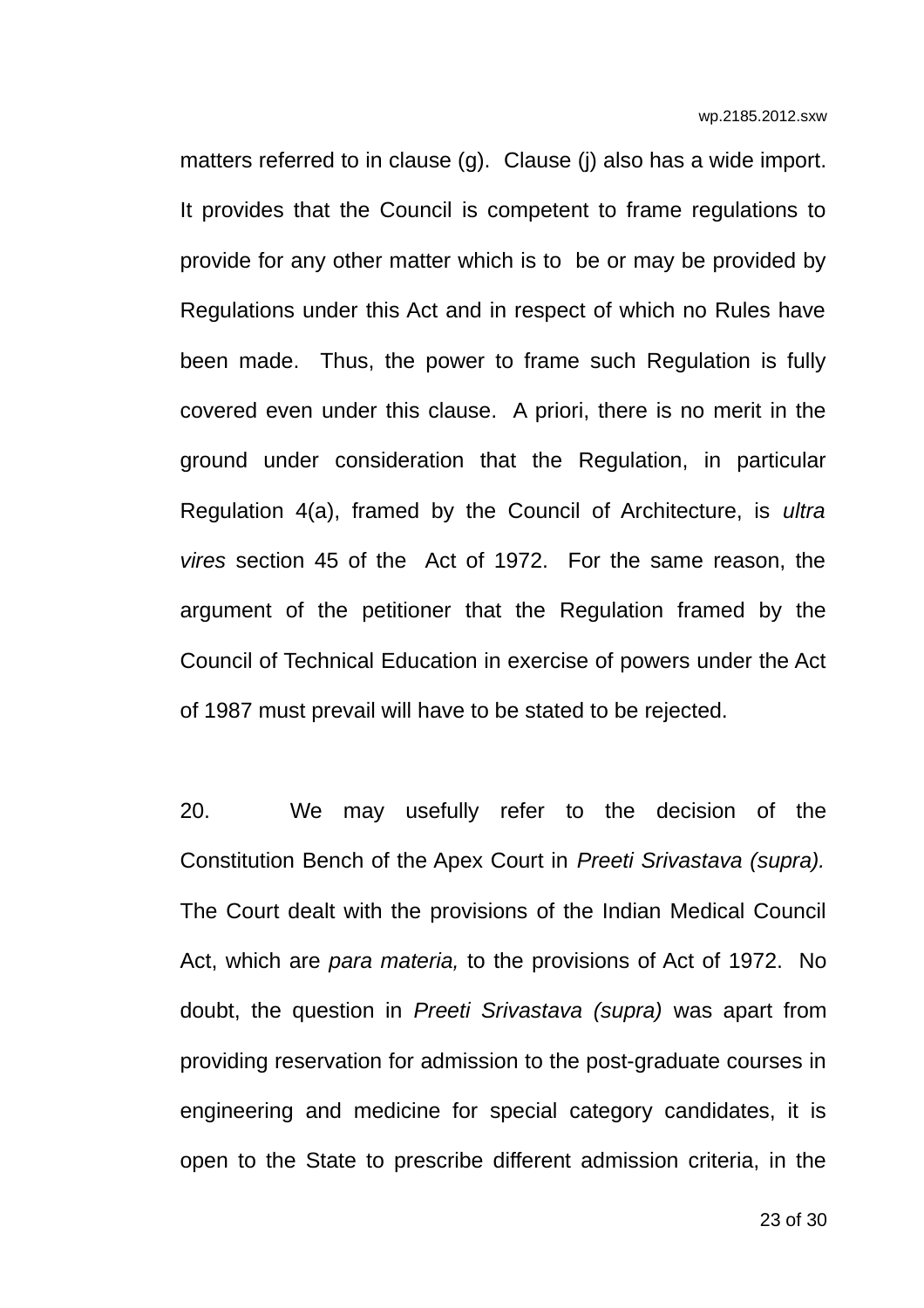sense of prescribing different minimum qualifying marks, for special category candidates seeking admission under the reserved category. In support, reliance was placed on the dictum of the Division Bench of the Apex Court in the case of *Nivedita Jain (supra)*. The Constitution Bench held that it did not agree with the observations made in the said decision to the effect that the process of selection of candidates for admission to a medical college has no real impact on the standard of medical education: or that the standard of medical education; really comes into the picture only in the course of studies in the medical colleges or institutions after the selection and admission of candidates. The Constitution Bench instead referred to the decision in the case of *State of Kerala vs. Kumari T.P. Roshana,* **(1979) 1 SCC 572** at page 580 wherein it has been held that the Medical Council of India is set up as an expert body to control the minimum standards of medical education and to regulate their observance. It has implicit powers of supervising the qualifications or "eligibility standards for admission" into medical institutions. Under the Indian Medical Council Act, 1956, there is overall vigilance by the Medical Council to prevent sub-standard entrance qualifications for medical course. This position has been restated by the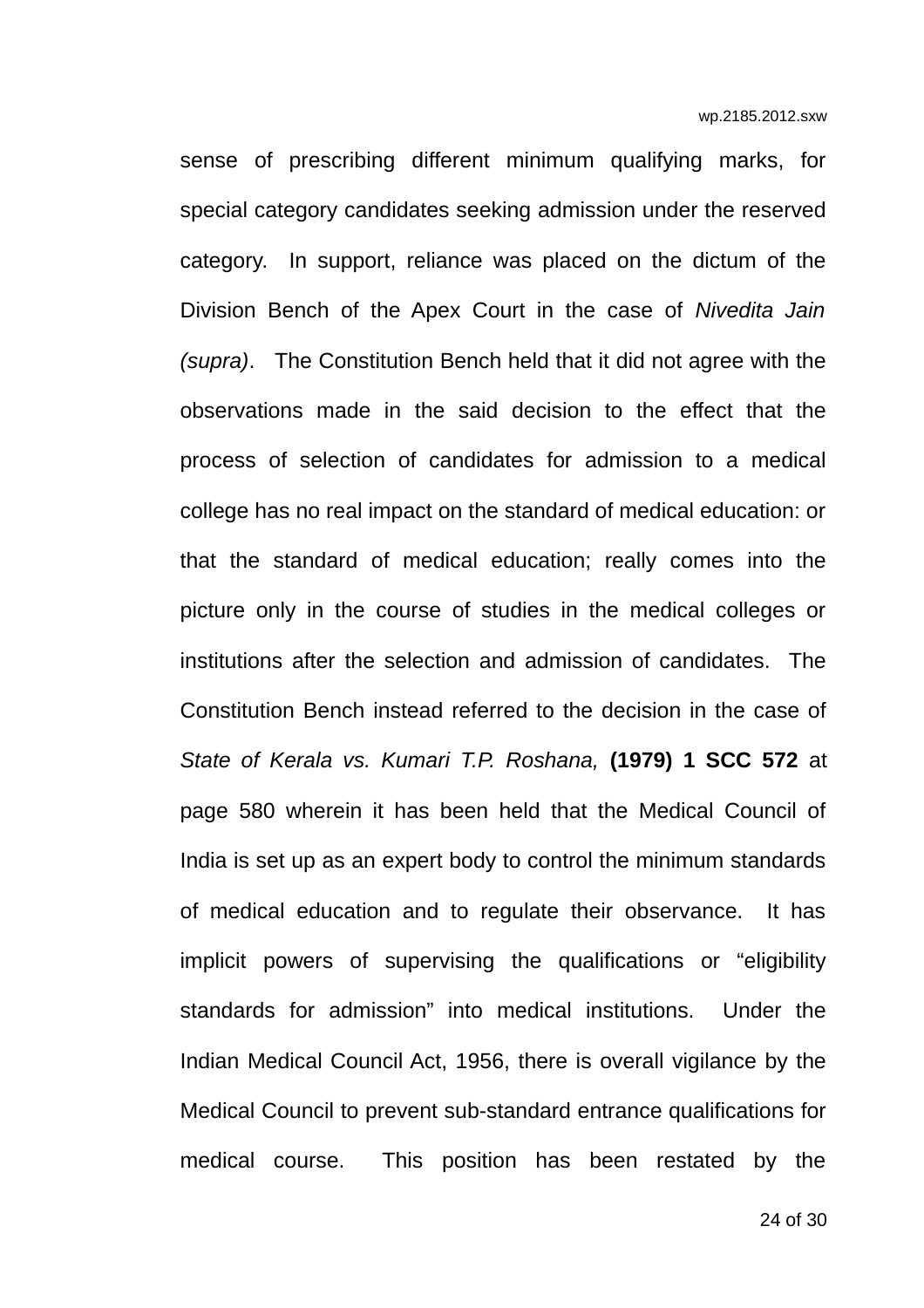Constitution Bench. A priori, there is hardly any doubt that the Regulations such as Regulation 4(a) could be framed by the Council of Architecture for supervising the qualifications or eligibility standards for admission into the architectural institutions in exercise of powers u/s 45 r/w 21 of the Act of 1972.

21. To get over this position, the Counsel for the Petitioner argued that the enactment of the Act of 1972 is not ascribable to Entry 25 of List III in the seventh Schedule of the Constitution of India as it stood then. No doubt, when the Act of 1972 was legislated by the Parliament, Entry 25 in List III of seventh schedule of the Constitution was in respect of matters concerning the Vocational and Technical Training of Labour. It may appear that the enactment was ascribable to Entry 26 of List III which dealt with legal, medical and other professions. However, this argument does not commend to us. We have no hesitation in accepting the stand of Respondent No.4 - Council of Architecture that the enactment of 1972 is unmistakably ascribable to Entry 66 in List I of seventh Schedule. Entry 66 pertains to coordination and determination of standards in institutions for higher education or research and scientific and technical educations. The Constitution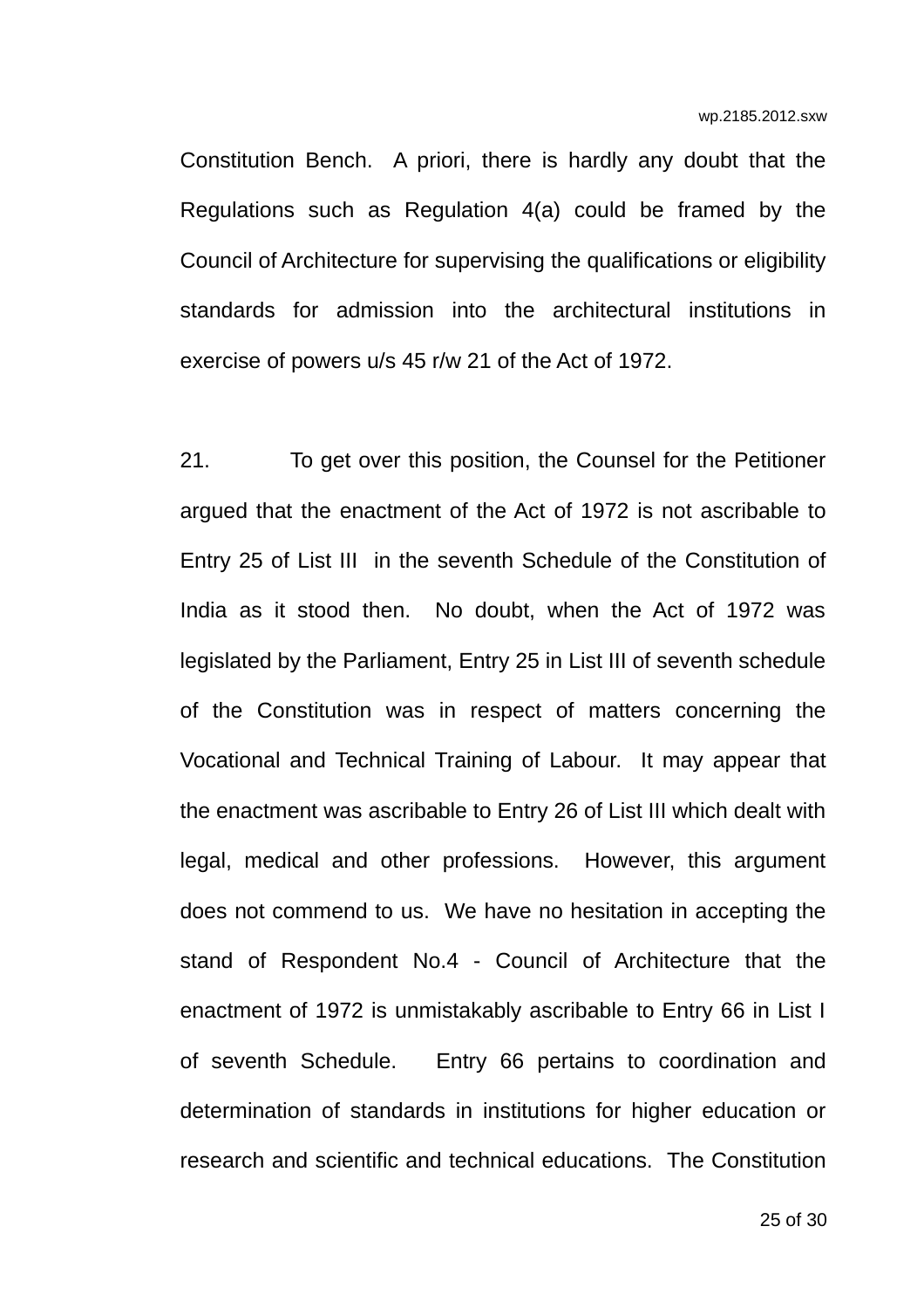Bench of the Apex Court while examining the efficacy of the enactment of Indian Medical Council Act, 1956 has already held that the said enactment is ascribable to Entry 66 of List I. The same logic applies in respect of the enactment of the Act of 1972. This is amply clear from the conclusion in paragraph 47 of the said decision which reads thus:

> 47. The other case where a contrary view has been taken is *Ajay Kumar Singh v. State of Bihar* decided by a Bench of three Judges. It also held, following *Nivedita Jain* (at SCC p.417, para 22) that:

> Entry 66 in List I does not take in the selection of candidates or regulation of admission to institutes of higher education. Because standards come into the picture after admissions are made.

> For reasons stated above we disagree with these findings."

22. Notably, the validity of the provisions of the Act of 1972 is not under challenge. What is challenged is Regulation 4 of the Regulations of 1983 framed in exercise of power under section 45 of the Act of 1972. We have already concluded that the Respondent No.4 - Council of Architecture had ample power to frame regulation in respect of matter of eligibility for admission to the F..Y.B.Arch. Course. For the same reason, even the other argument of the petitioner which is another shade of the same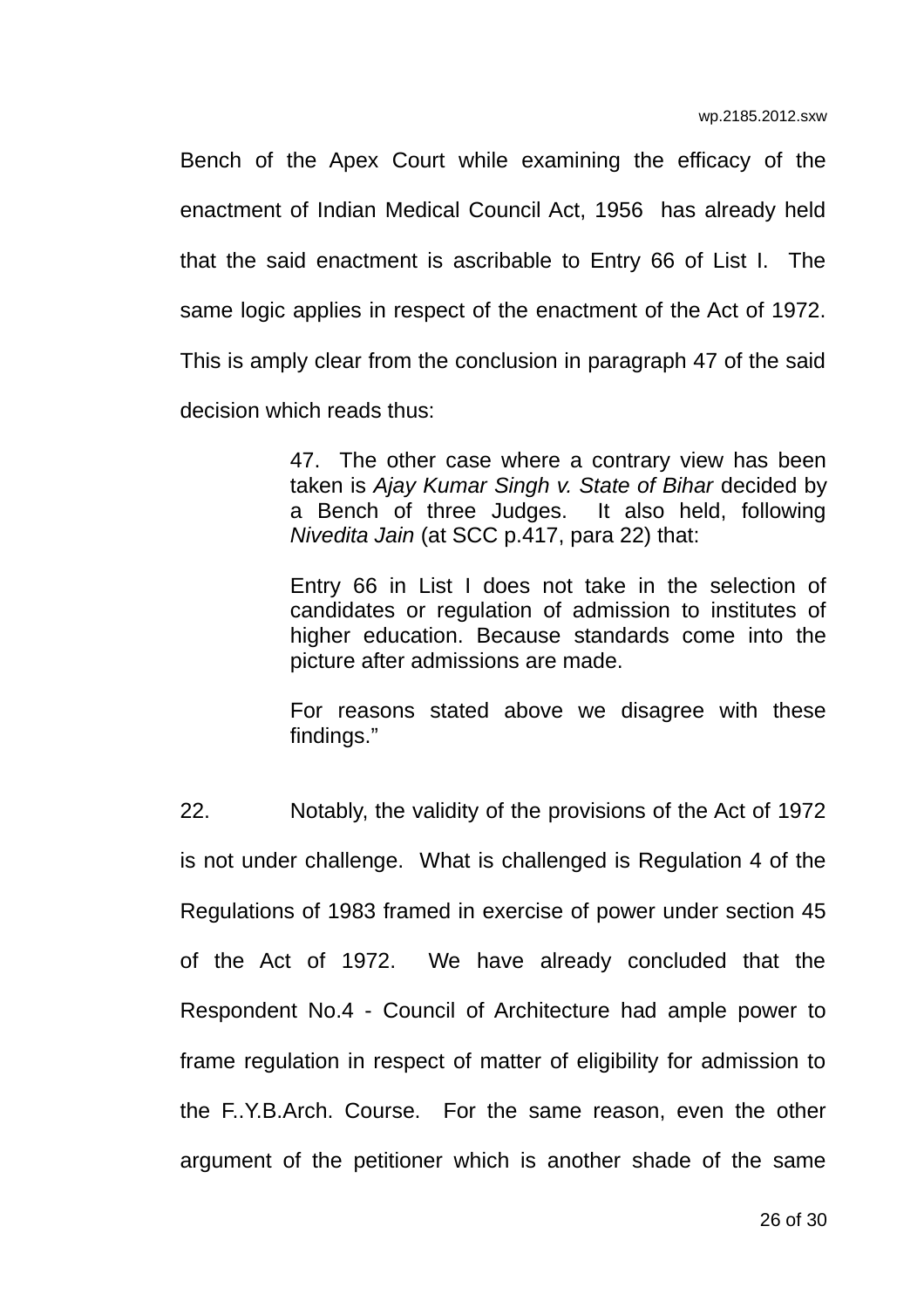argument deserves to the stated to be rejected. It was argued by the Counsel for the Petitioner that Regulation 4(a) framed by the Respondent No.4 - Council of Architecture could be made applicable only if the candidate eventually intends to register himself as a qualified architect to practice that profession and not otherwise. He submits that it is open to the candidate not to register himself as an architect, but only obtain a degree of having passed the final Bachelor of Architecture examination. The Petitioner through her Counsel was willing to give an undertaking that she would not register herself as an architect with the Council of Architecture even after passing out the final degree examination. As aforesaid, even this argument will have to be stated to be rejected for the reasons already noted hitherto.

23. The only other contention of the petitioner which needs to be dealt with is that the petitioner has not practised any fraud and since she was admitted to the course after complete disclosure coupled with the fact that she has already successfully completed the first term of the first year course, therefore, the respondents should be directed to allow her to complete the graduation course. No doubt, in support of this submission,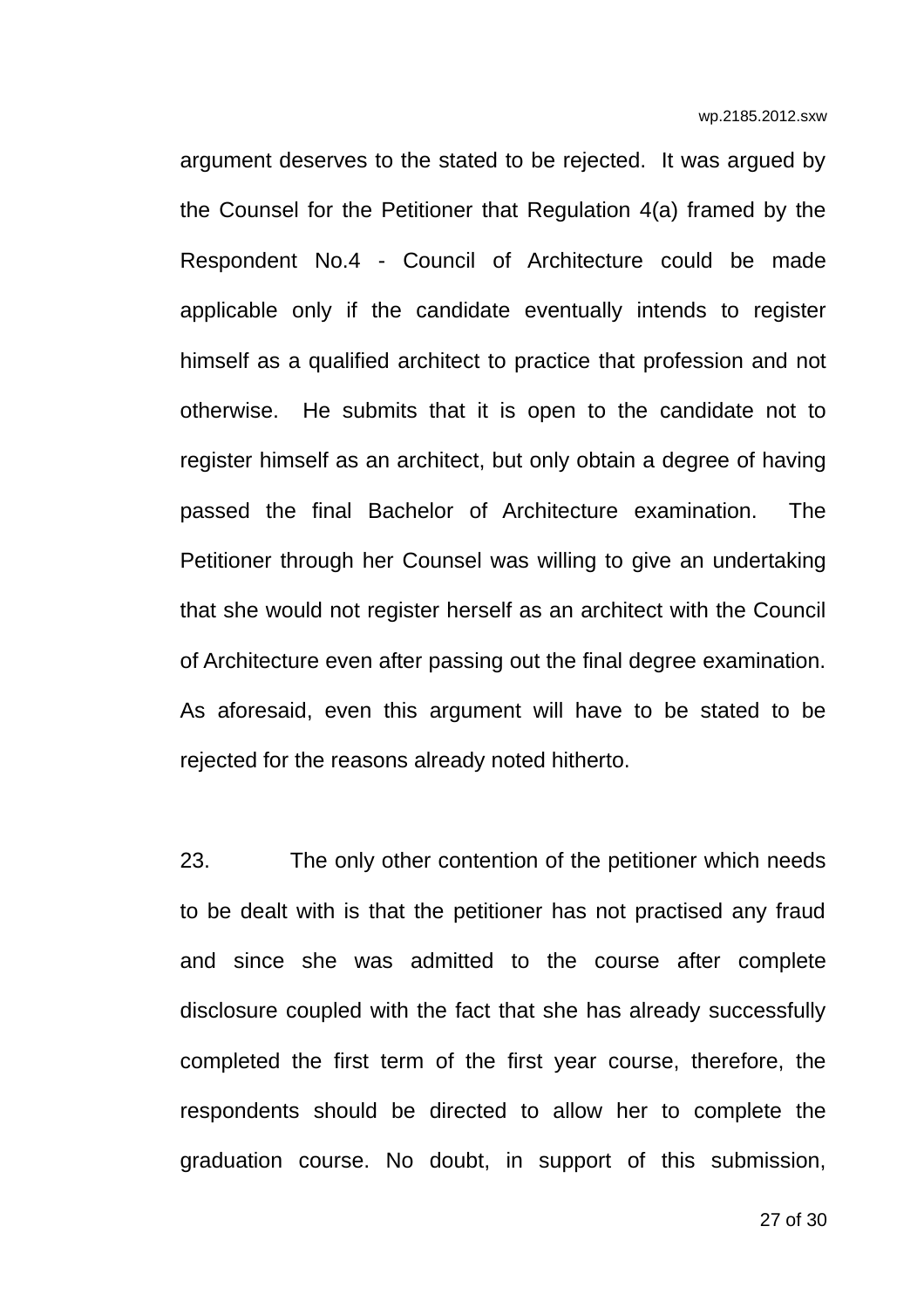reliance has been placed on the decision in the case of Supreme court in *Shree Krishnan (supra)* and of the Nagpur Division Bench of this Court in *Arsh Deep (supra).* 

24. Reverting to the decision of the Apex Court, the Court found that the procedure followed by the College was that the admission forms were forwarded by the head of the Department in December preceding the year when the examination was held. The examination form was forwarded in December 1971, whereas the examination took place in April/May 1972. The Court noted that during this 5-months time, it was the duty of the University authorities to scrutinise the form in order to find out whether it was in order. Equally, it was the duty of the Head of the Department of Law before submitting the form to the University to see that the petitioner complied with all the requirements of law. The University authorities acquiesced in the infirmities which the admission form contained and "allowed the appellant to appear in part I examination" in April 1972. The Court, therefore, held that the University had no power to withdraw the candidature of the appellant. In the decision of this Court in *Arsh Deep's case (supra)*, the court noticed that admission card was handed over to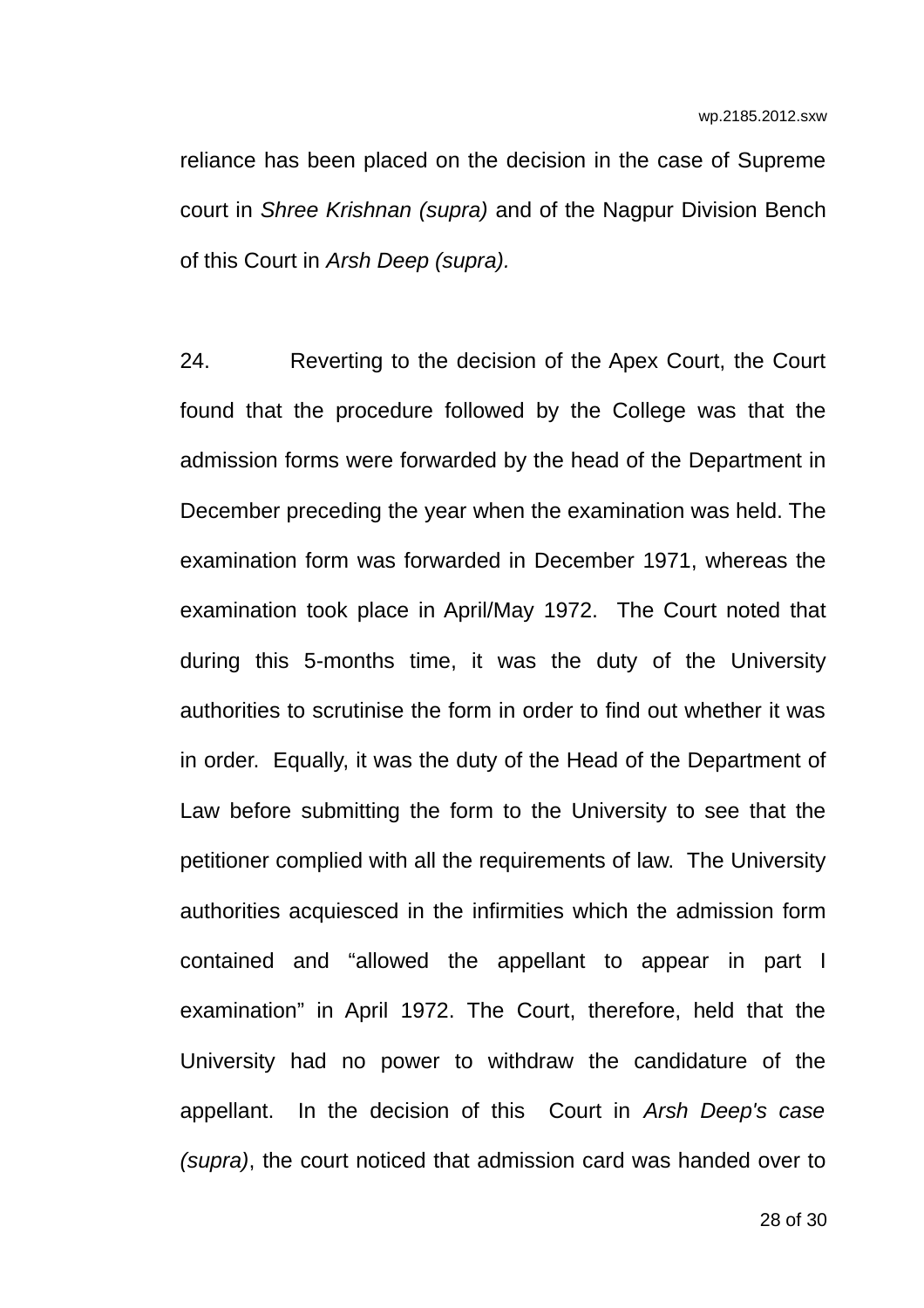the student and she was allowed to take part in the practical examination by the Board. In the present case, however, the admission of the petitioner has been cancelled by the Principal of the said college in terms of order dated 10.2.2012. The petitioner was not issued any admission form to appear in the examination nor permitted to appear in the examination by the University or Respondent No.4 - Council of Architecture. On the contrary, the process of cancellation of admission was resorted to by Respondent No.1 college so as to save itself from the action of derecognition by Respondent No.4 - Council of Architecture. The Council of Architecture had recommended for derecognition by Respondent No.1 college on the ground that "illegal admissions have been given by Respondent No.1 college" and the college had not complied with the minimum norms prescribed by the Council of Architecture. It is only after verification, it was noticed that the candidates who did not possess even basic eligibility criteria were admitted by Respondent No.1 college in breach of the norms prescribed by the Respondent No.4 - Council of Architecture. It is not as if Respondent No.4 - Council of Architecture or the University has acquiesced of the illegal admission given to the Petitioner by Respondent No.1 college. No material fact has been